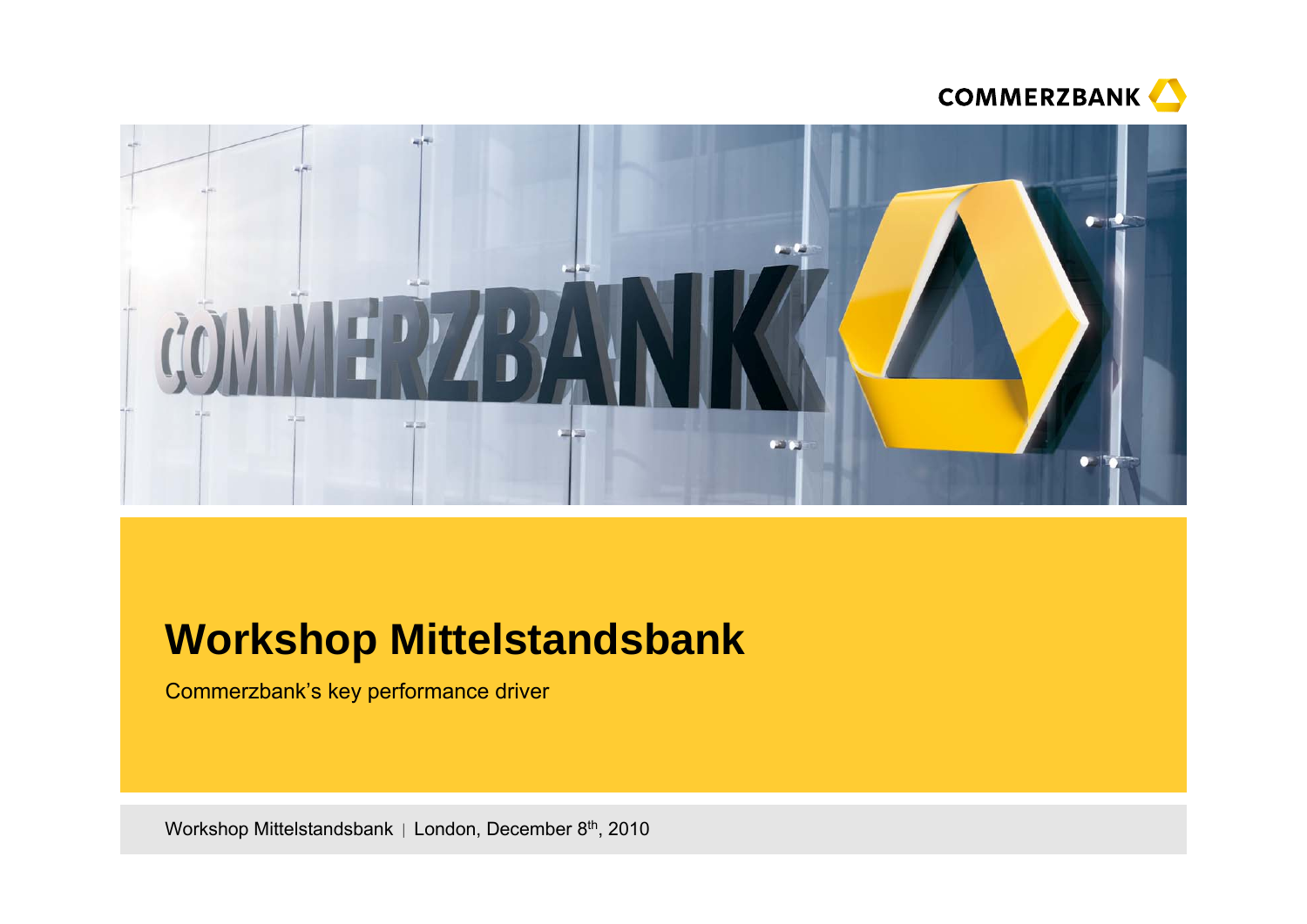

### **Mittelstandsbank is Commerzbank's key performance driver**

#### **Sustainable, client-driven business model and leading SME franchise A**

- Market leader in Germany with 18 20% market share (mid caps)
- Specialized product expertise and broad regional coverage with >150 locations for corporate clients
- International approach for cross-border corporate clients with connectivity to the German market
- Full service approach for Financial Institutions supported by 40 representative offices worldwide
- **Proven track record of profitability**, impressively resilient results in times of stress **B**
- **Focus on prudent credit risk standards C**
- **DWell on track** for operating profit 2012 target of €1.8bn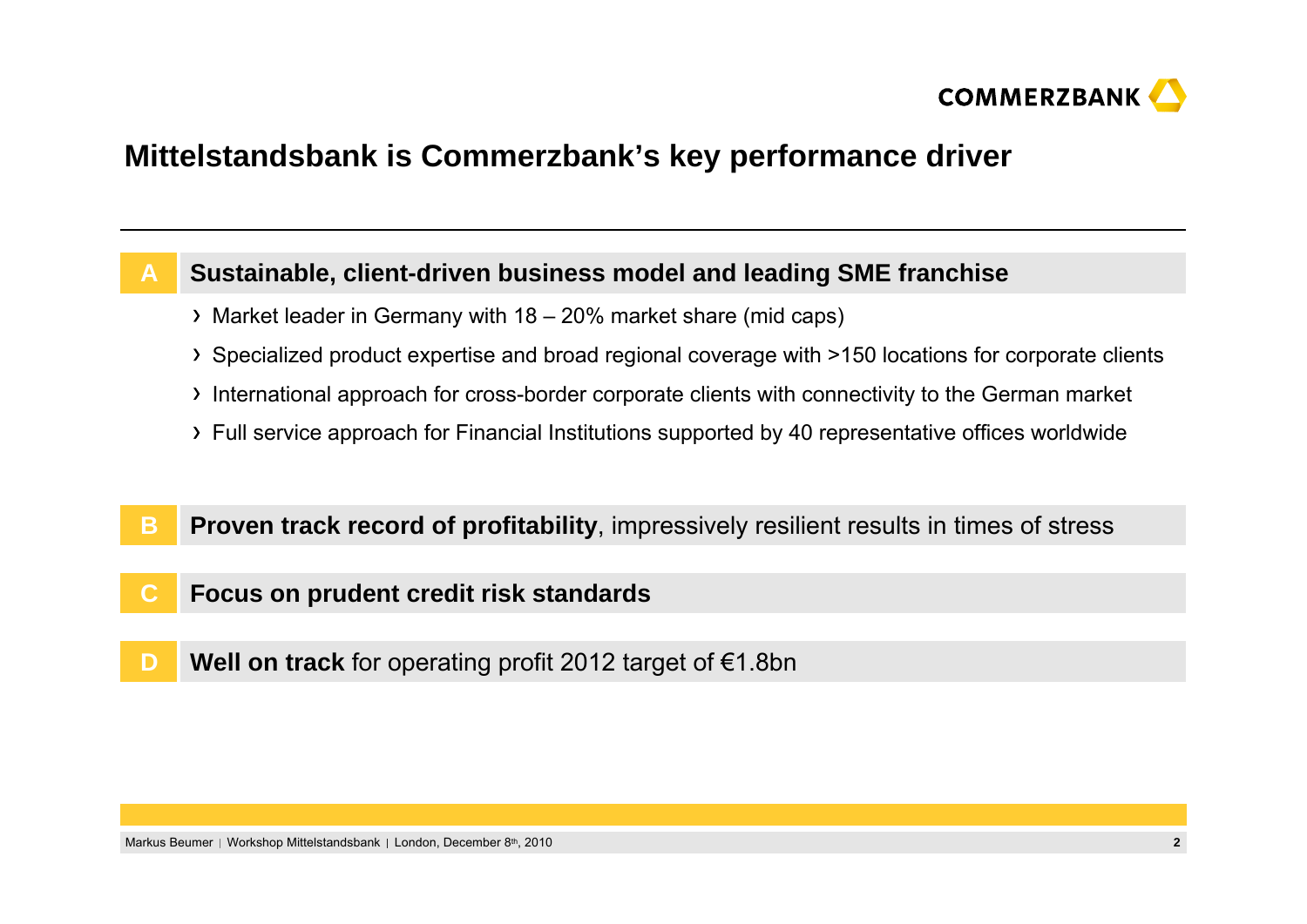

## **Mittelstandsbank is the main profit contributor**

Operating profit, in  $\epsilon$  m

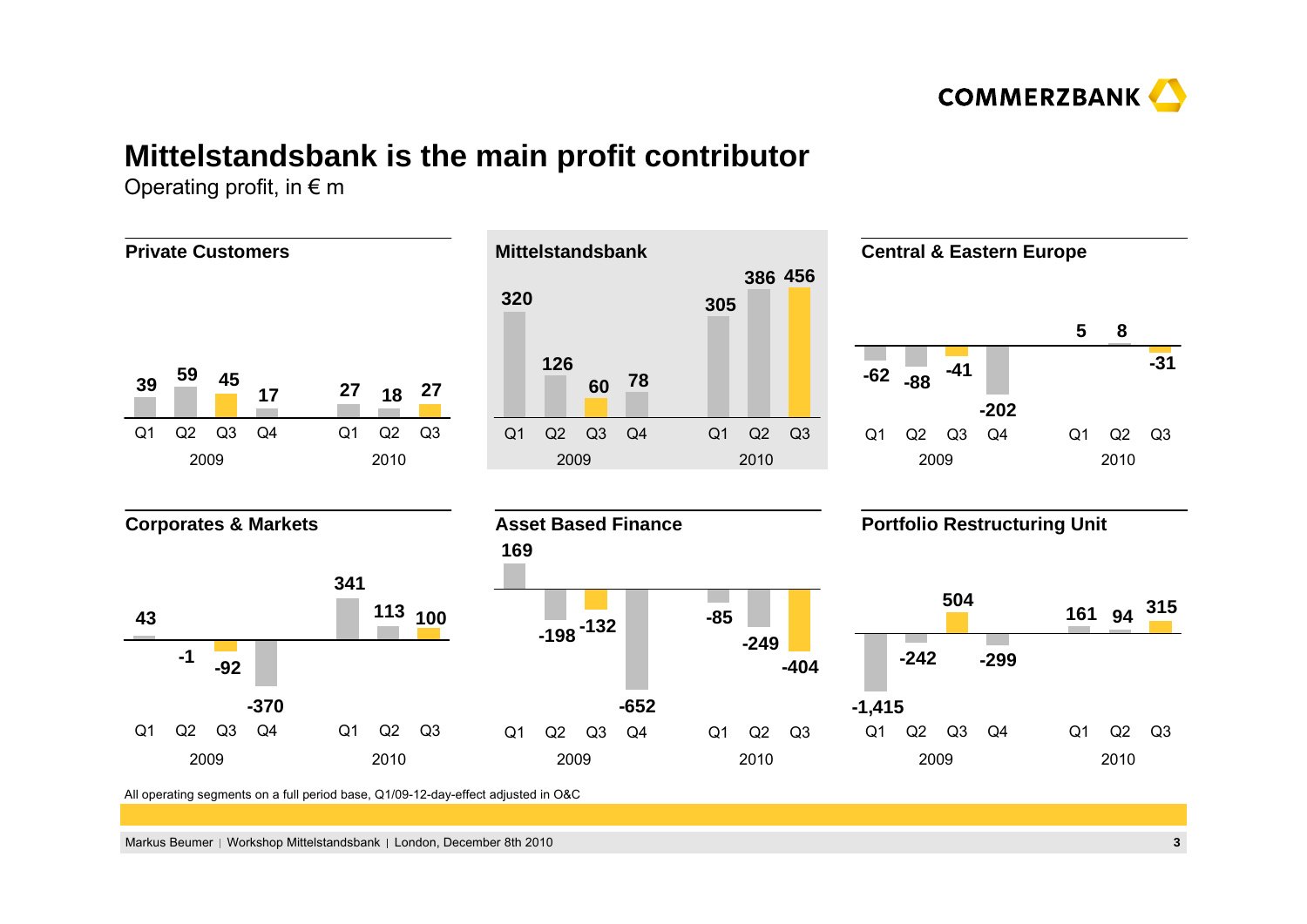

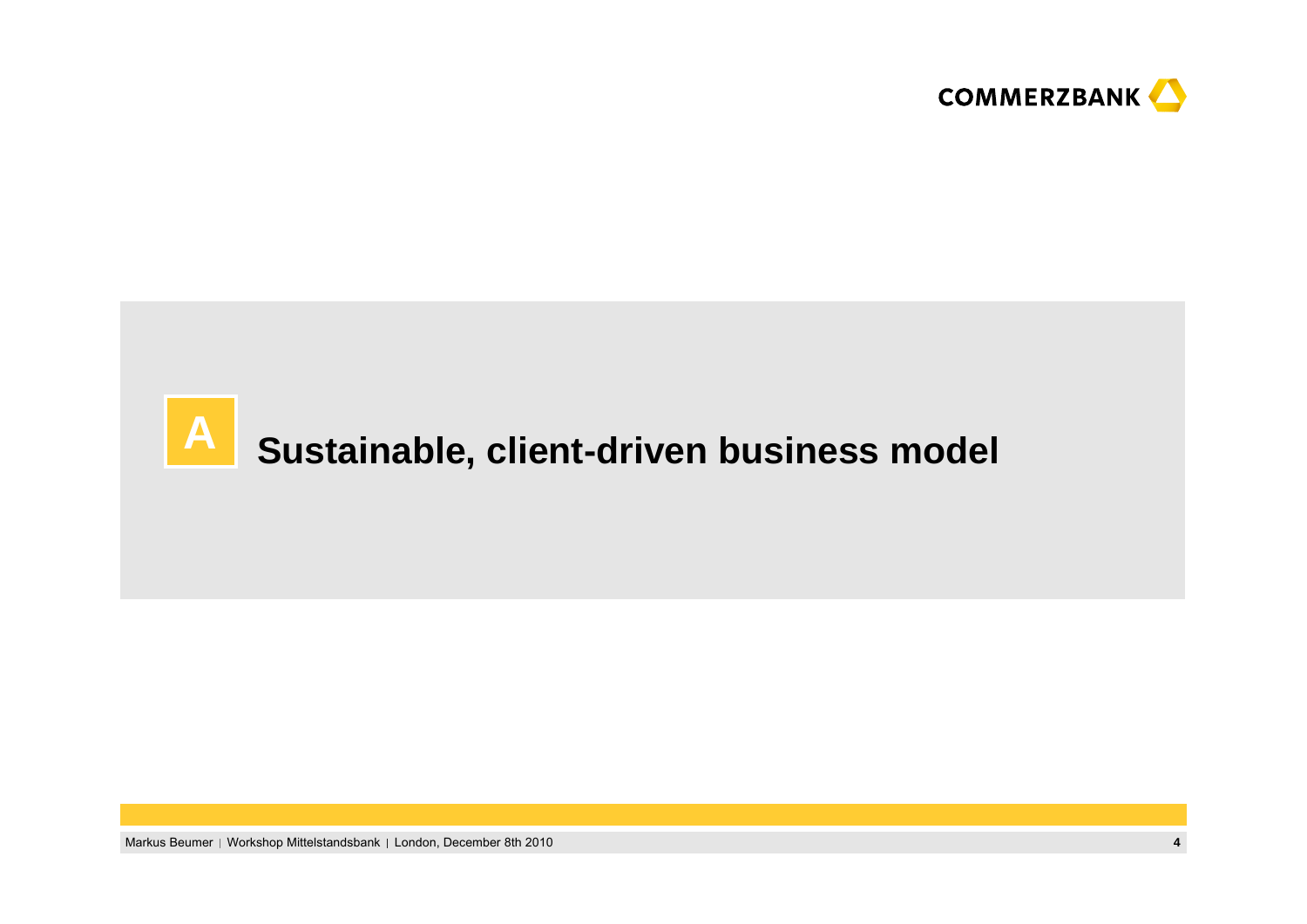

### **Success factors of our business model**



Markus Beumer | Workshop Mittelstandsbank | London, December 8th 2010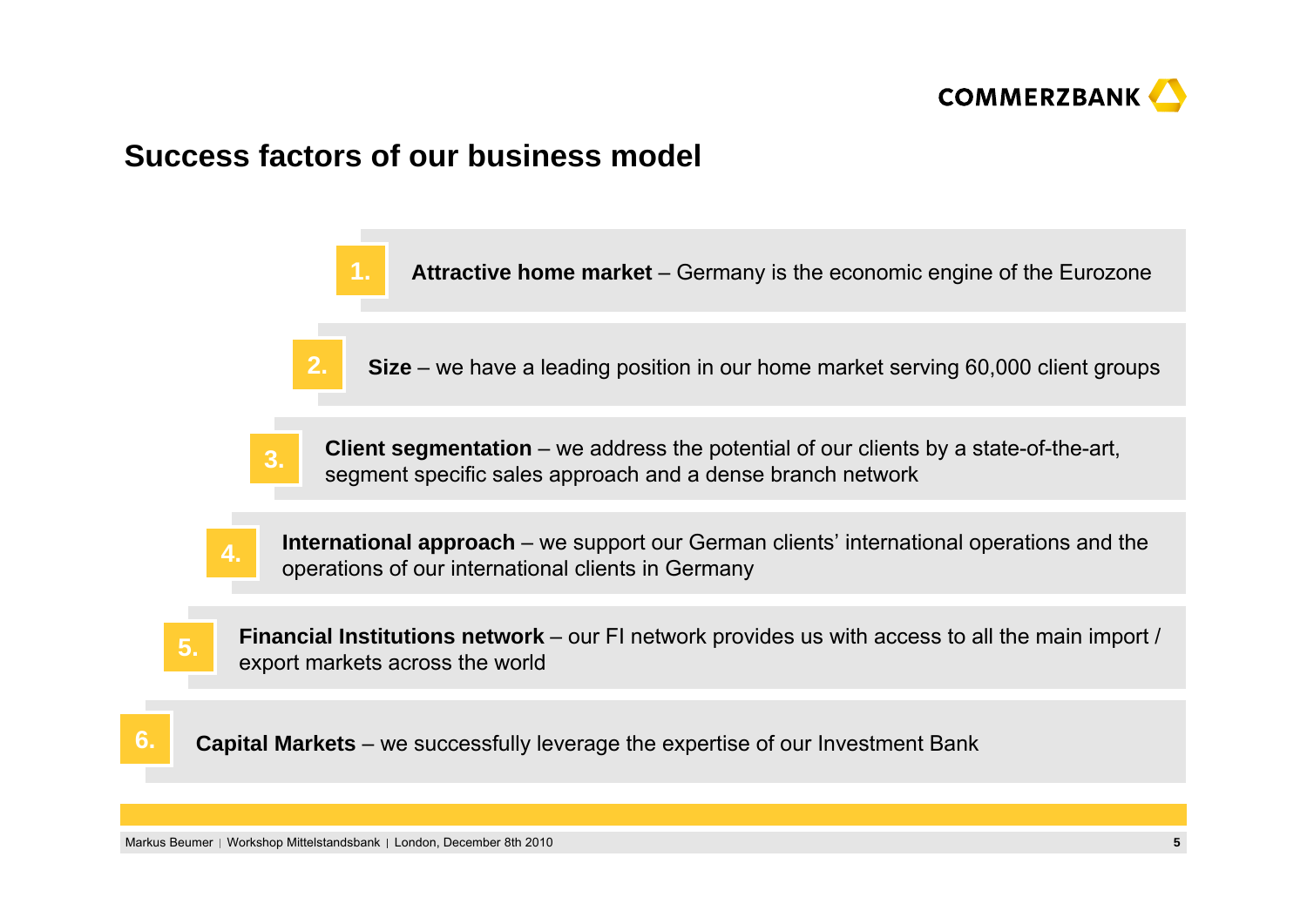

### **The Mittelstand – backbone of Germany's economic growth**

### **Exports**

**1.**

- › Exports of Mittelstand companies are the main driver of the German economy
- › Exports are at pre-crisis levels due to
	- Strong demand from emerging markets
	- Favourable exchange rates
- › Progress clearly confirms the competitiveness of German corporates and their products

### **Exports**

in € bn; seasonally adjusted



### **Order pipeline**

- Very positive trend of order inflows for German corporates
	- Foreign orders up ~45% since January 2009
	- Domestic orders up ~20% since January 2009

### **Status quo**

- › Germany is the economic engine of the Eurozone
- Stable economic situation
	- Low level of private sector debt
	- Low inflation risk
	- –No bubbles, low spreads
- › Highest employment ever in Germany
- › Recovery expected to continue

### **Total order inflows**

manufacturing industry; 2005 = 100; seasonally adjusted



### **GDP**

change vs previous year in %



Markus Beumer | Workshop Mittelstandsbank | London, December 8th 2010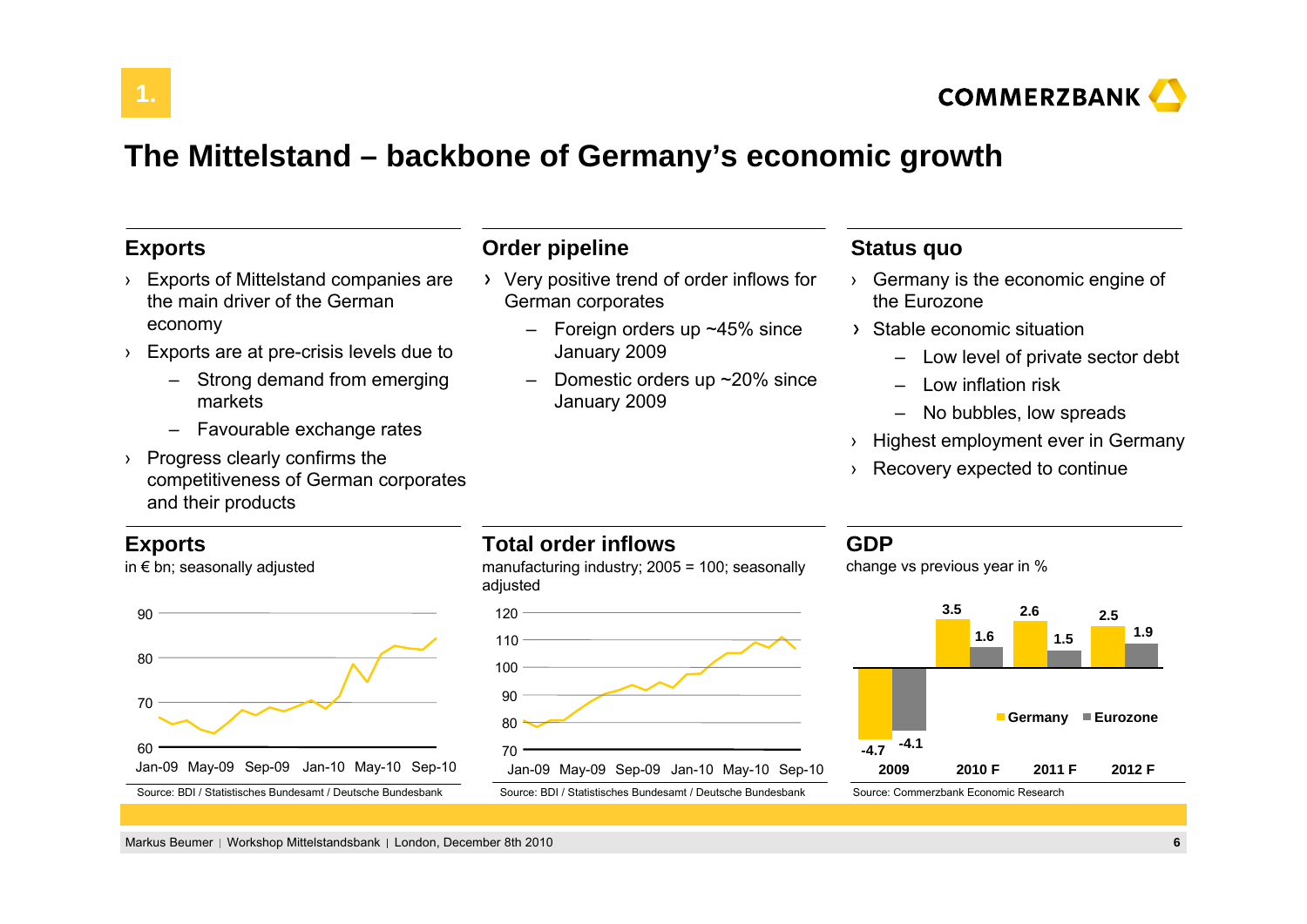

# **Strong market position after integration of Dresdner Bank**

|                                   | <b>Small Caps</b>                                        | (turnover €2.5m - €12.5m) | <b>Mid Caps</b>                                                                          | (turnover €12.5m - €250m) | <b>Large Corporates</b><br>(turnover $> \text{\textsterling}250m$ ) |                                                      |
|-----------------------------------|----------------------------------------------------------|---------------------------|------------------------------------------------------------------------------------------|---------------------------|---------------------------------------------------------------------|------------------------------------------------------|
| <b>Market share</b>               | $~14\%$<br>2008                                          | $~16\%$<br>2010           | $~11\%$<br>2008                                                                          | $~18 - 20%$<br>2010       | $~17\%$<br>2008                                                     | $~12\%$<br>2010                                      |
| <b>Number of</b><br>client groups | ~28,000                                                  |                           | ~29,000                                                                                  |                           | ~1,400                                                              |                                                      |
| Medium-<br>term goals             | > Deepen client relationships<br>> Increase market share |                           | > Defend market share<br>> Gain new clients<br>> Selectively increase<br>share of wallet |                           | $\sum$<br>of client base<br>$\mathcal{F}$                           | Already high penetration<br>Increase share of wallet |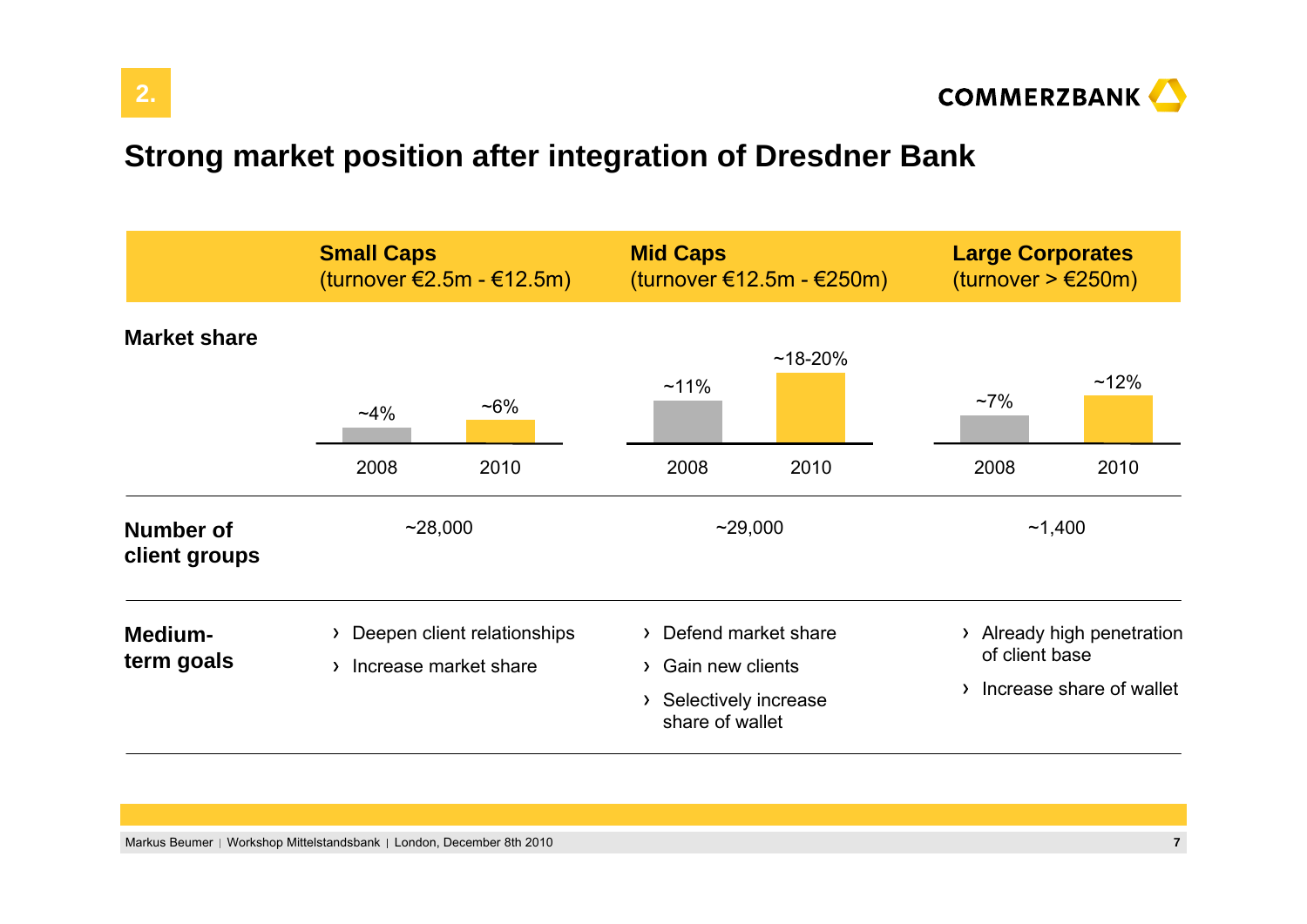

# **State-of-the-art, segment-specific client approach (1/2)**

### **Service model of the Mittelstandsbank**

| <b>Product specialists</b>                                | <b>Corporate Banking</b>                  |                                |                                                   | F1                                            |  |
|-----------------------------------------------------------|-------------------------------------------|--------------------------------|---------------------------------------------------|-----------------------------------------------|--|
|                                                           | <b>Small &amp; Mid Caps</b>               | <b>Domestic</b>                | <b>Large Corporates</b><br><b>International</b>   | <b>Financial</b><br><b>Institutions</b>       |  |
|                                                           | 1,715 RM<br>106 branches<br>150 locations | 270 RM<br>7 locations          |                                                   |                                               |  |
| Cash Mgmt. & Interna-<br>tional Business (CMIB)           | 1,050 PS<br>26 locations                  | <b>115 PS</b><br>7 locations   | <b>232 PS</b><br>21 locations<br>(incl. NY & CEE) | 111 RM and PS<br>at the Frankfurt<br>location |  |
| Interest, Currency &<br>Liquidity Mgmt. (ICLM)            | 320 PS<br>18 locations                    | <b>20 PS</b><br>7 locations    | <b>Corporates</b>                                 | $\ddot{}$<br>89 RM                            |  |
| <b>Financial Engineering/</b><br><b>Corporate Finance</b> | <b>135 PS</b><br>11 locations             | <b>Corporates</b><br>& Markets | & Markets                                         | 40 international<br>representative<br>offices |  |

RM = Relationship Manager

PS = Product Specialist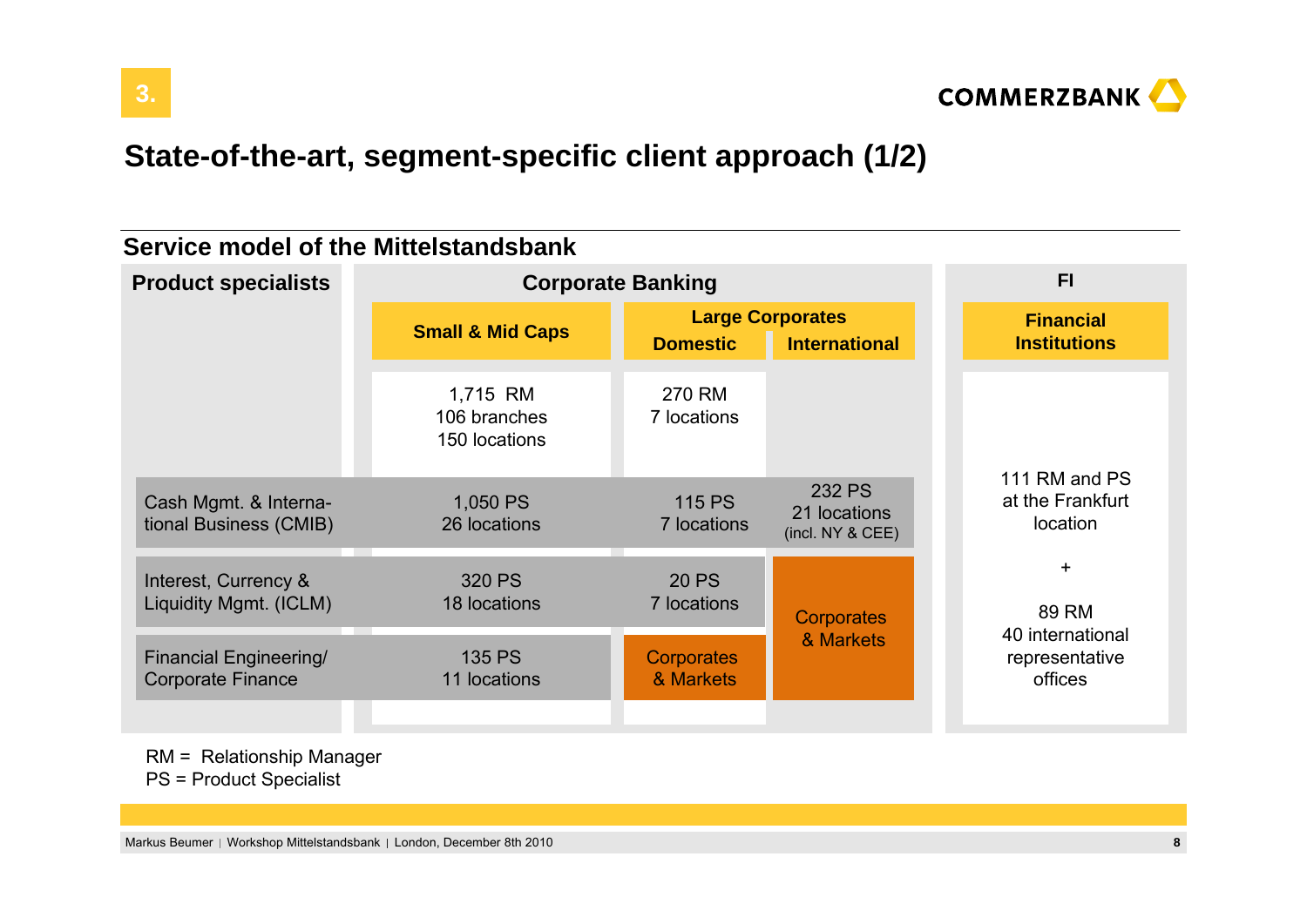

# **State of the art, segment-specific client approach (2/2)**



1 Corporate Finance

Markus Beumer | Workshop Mittelstandsbank | London, December 8th 2010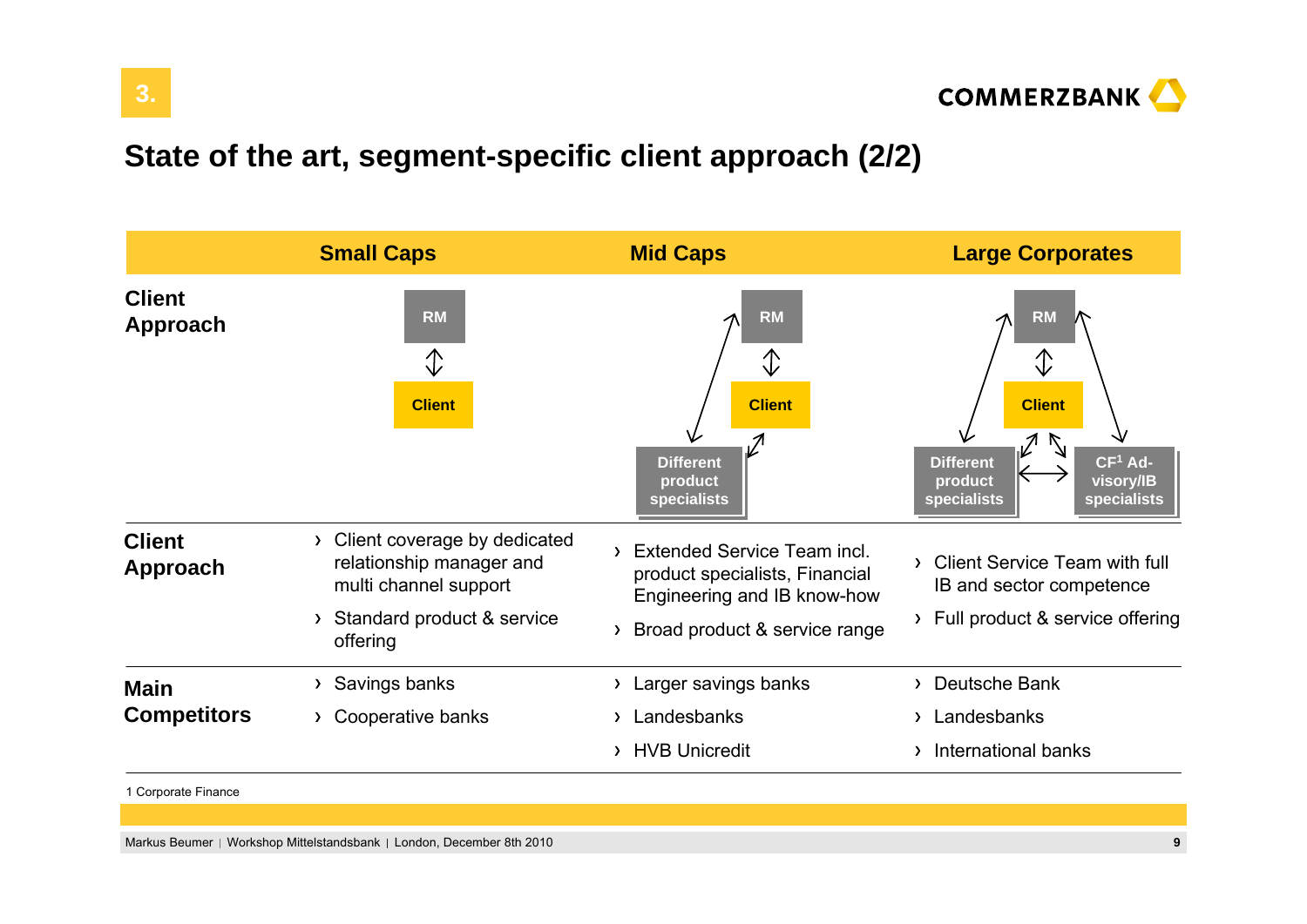

### **International approach – we serve our clients worldwide**



**Drawing on the expertise of our product unit for Cash Management & International Business**

Markus Beumer | Workshop Mittelstandsbank | London, December 8th 2010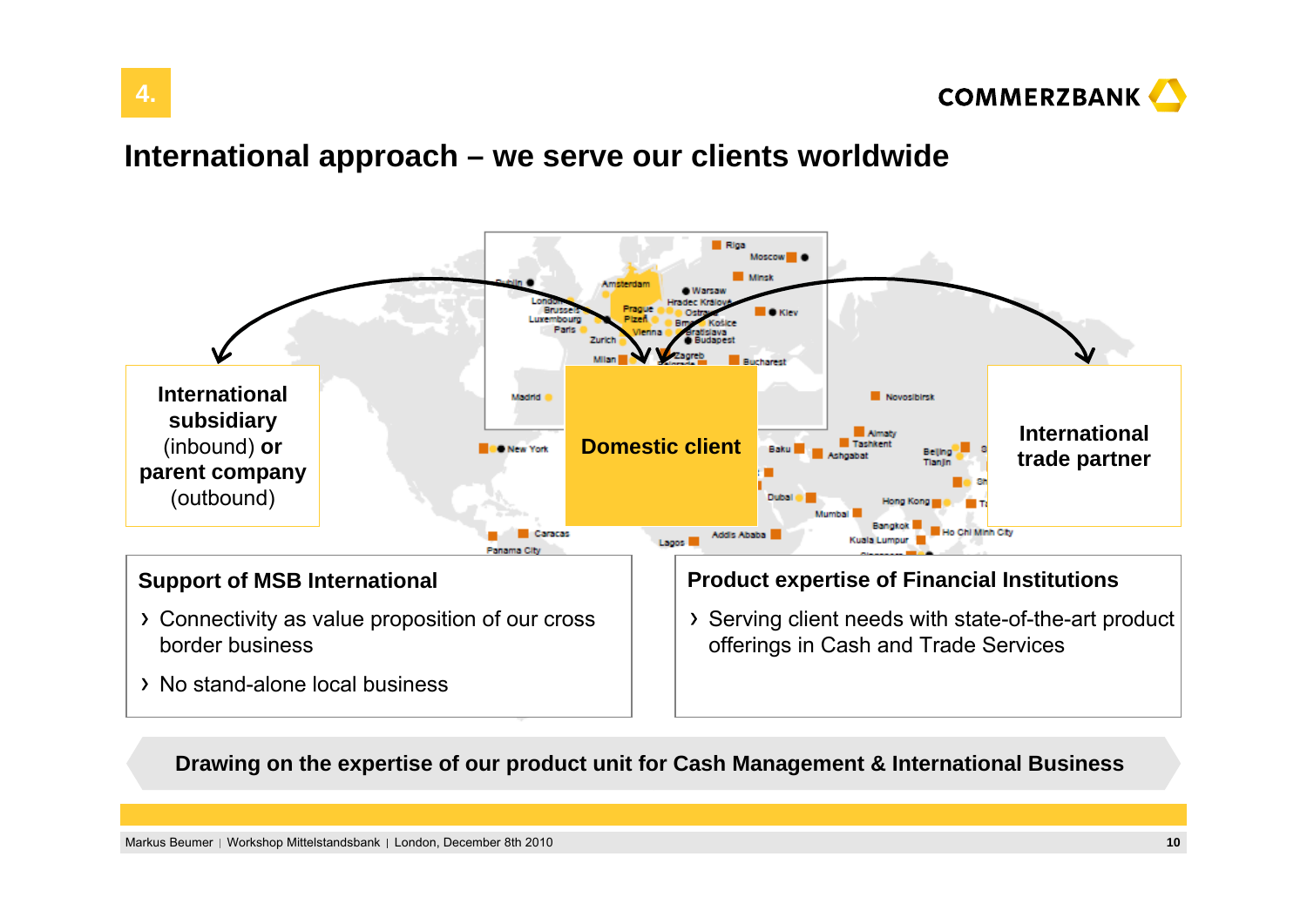

## **International approach – our corporate model as 'domestic and international partner'**

### **International**

**4.**

- **Transfer of our domestic business model Large Corporates** to Western Europe and Asia
- **Focussing on cross-border business** with parent/subsidiary companies of our customers in the home market
- **High coverage** of the relevant markets (incl. CEE and US). **~75%** of German imports and exports

### **Inbound**

Serving subsidiaries of German Corporates out of our foreign branches (i.e. the Chinese subsidiary of a German manufacturer is served out of Commerzbank Shanghai)

### **Outbound**

Non-German Corporates with a subsidiary / production facility in our core markets Germany and Poland (e.g. a French corporate with a German subsidiary is served out of Paris)

**Commerzbank as reliable partner for international business with connectivity to Germany**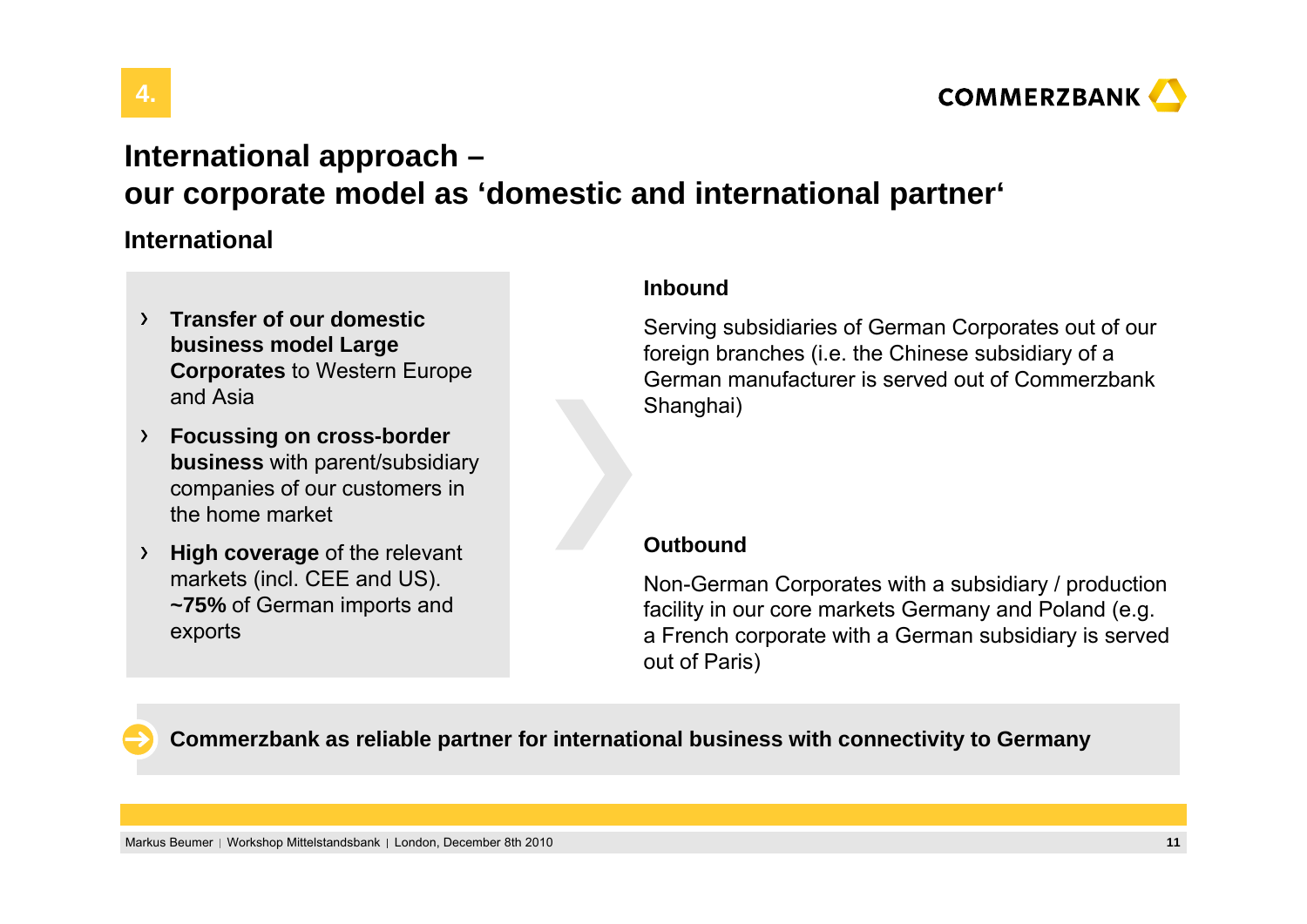

# **Our business model Financial Institutions – complementing our Corporate Banking model by tapping international trade flows**



 $\rightarrow$  Risk & Financial Flow

Trade Flow

**5.**

### **FI value proposition**

- Facilitating Transactions between Corporates in different countries that lack expertise or technical means to interact directly with each other in terms of
	- $-$  Payments ( $\rightarrow$  Cash products)
	- Foreign Trade (Letters of credit / guarantees etc.)

### **FI expertise**

- Through our network of 40 representative offices worldwide: intimate knowledge of the relevant markets and risks of
	- our 7,000 correspondent banks
	- the surrounding economic environment
- Continuous expertise and leadership in global financial institutions services and products
- $\rightarrow$  Knowledge of the needs of our corporate clients through close cooperation with local Corporate Banking units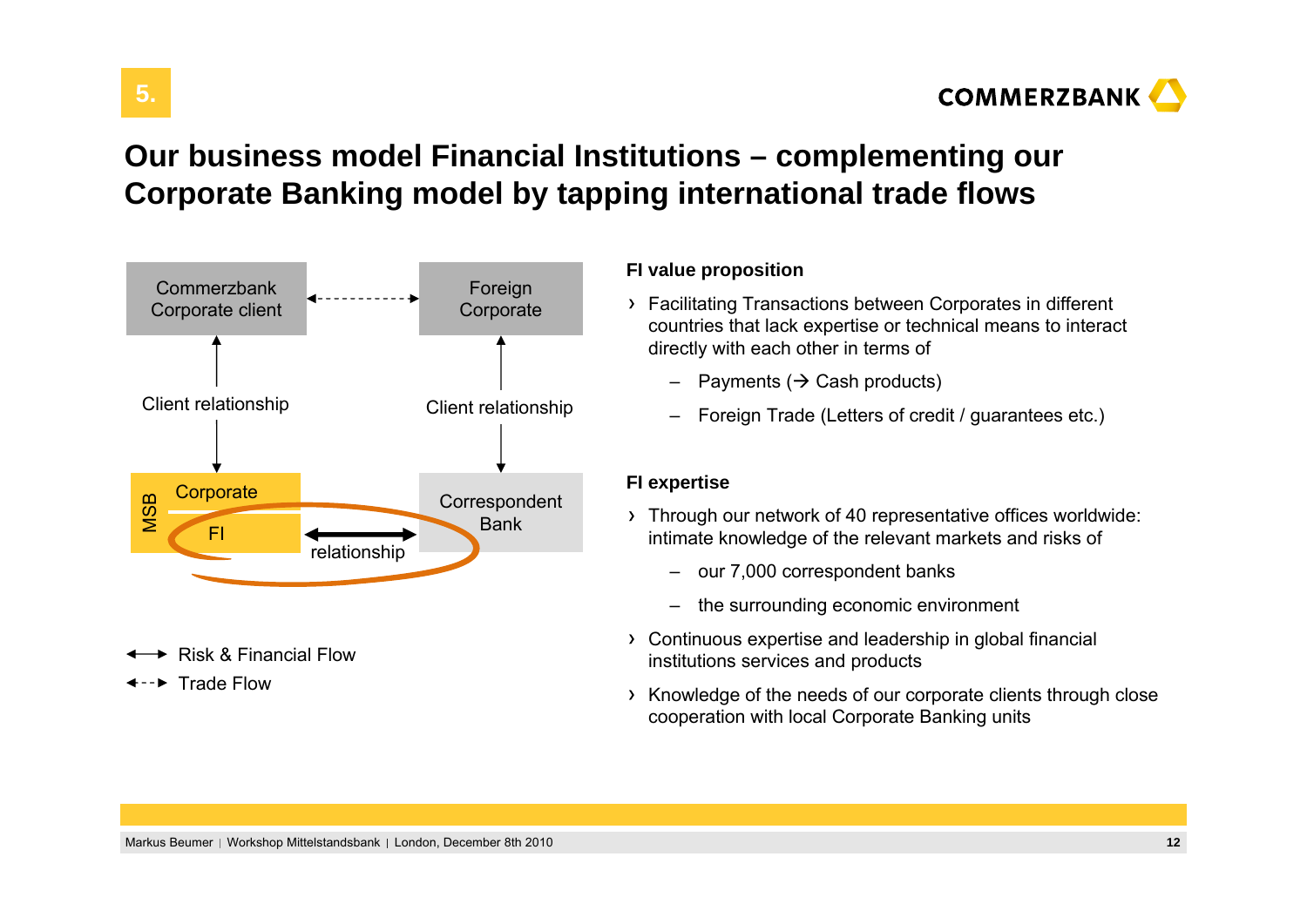

# **Capital Markets – we leverage the expertise of our Investment Bank**



**Our use of high-quality IB products leads to significant shared revenues & underlines the importance of C&M for our business**

1 Incl. Financial Institutions

Markus Beumer | Workshop Mittelstandsbank | London, December 8th 2010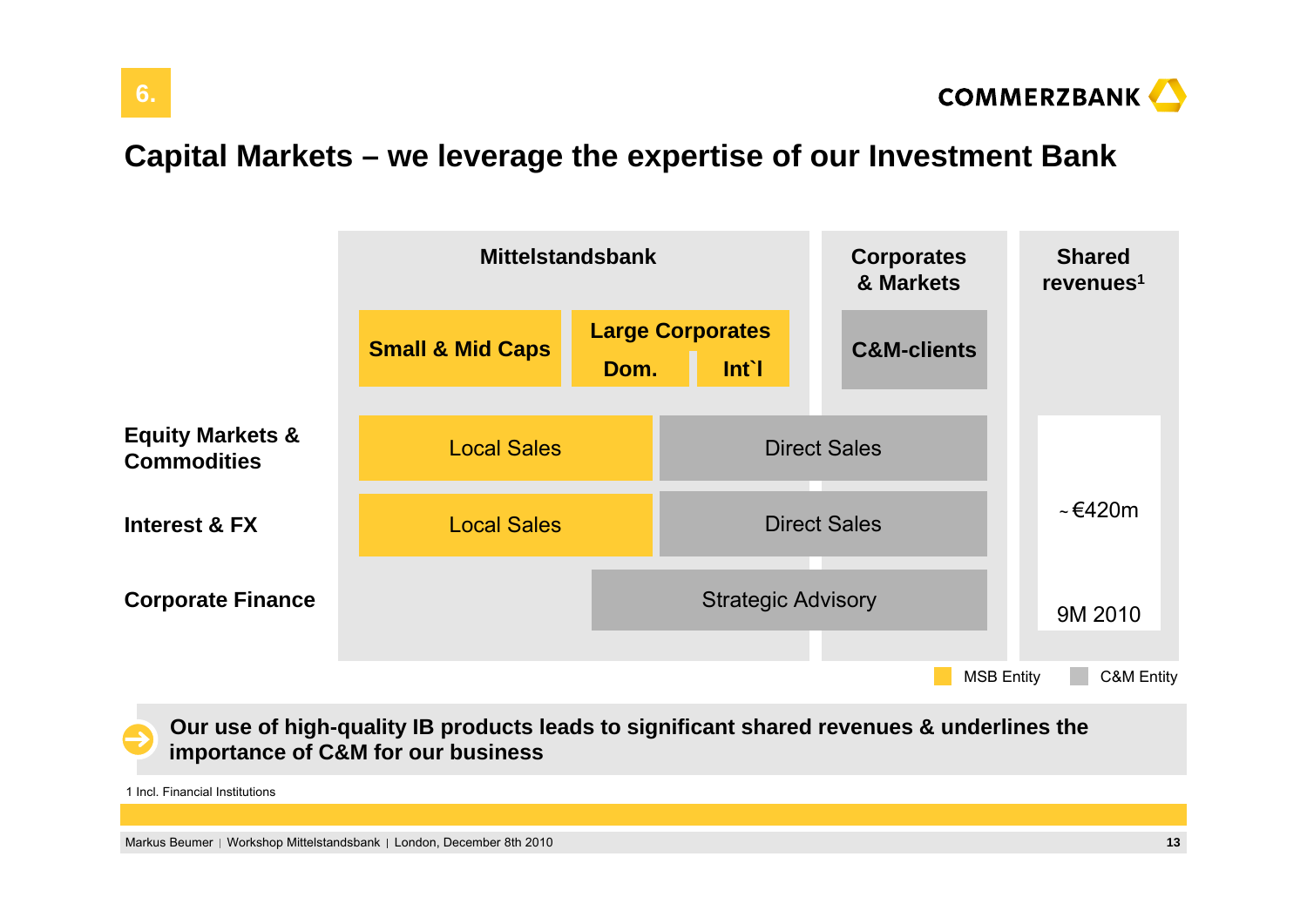

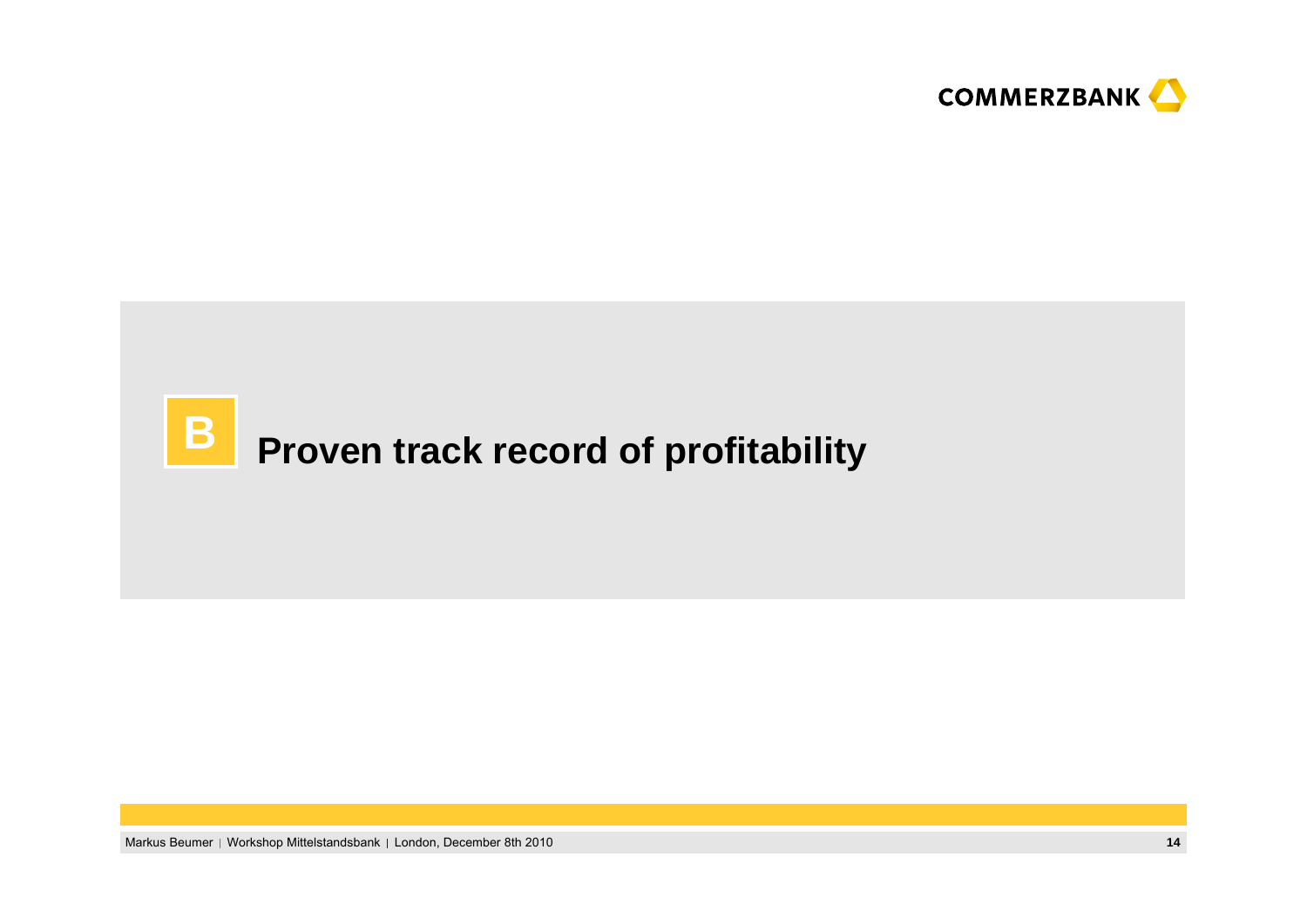

# **MSB with more than €1.1bn profit – economic upswing leading to decreased loan loss provisions**



**Significant profit increase due to lower loan loss provisions and stable operating revenues**

\*valuation effects due to trading & investment income and other income

Markus Beumer | Workshop Mittelstandsbank | London, December 8th 2010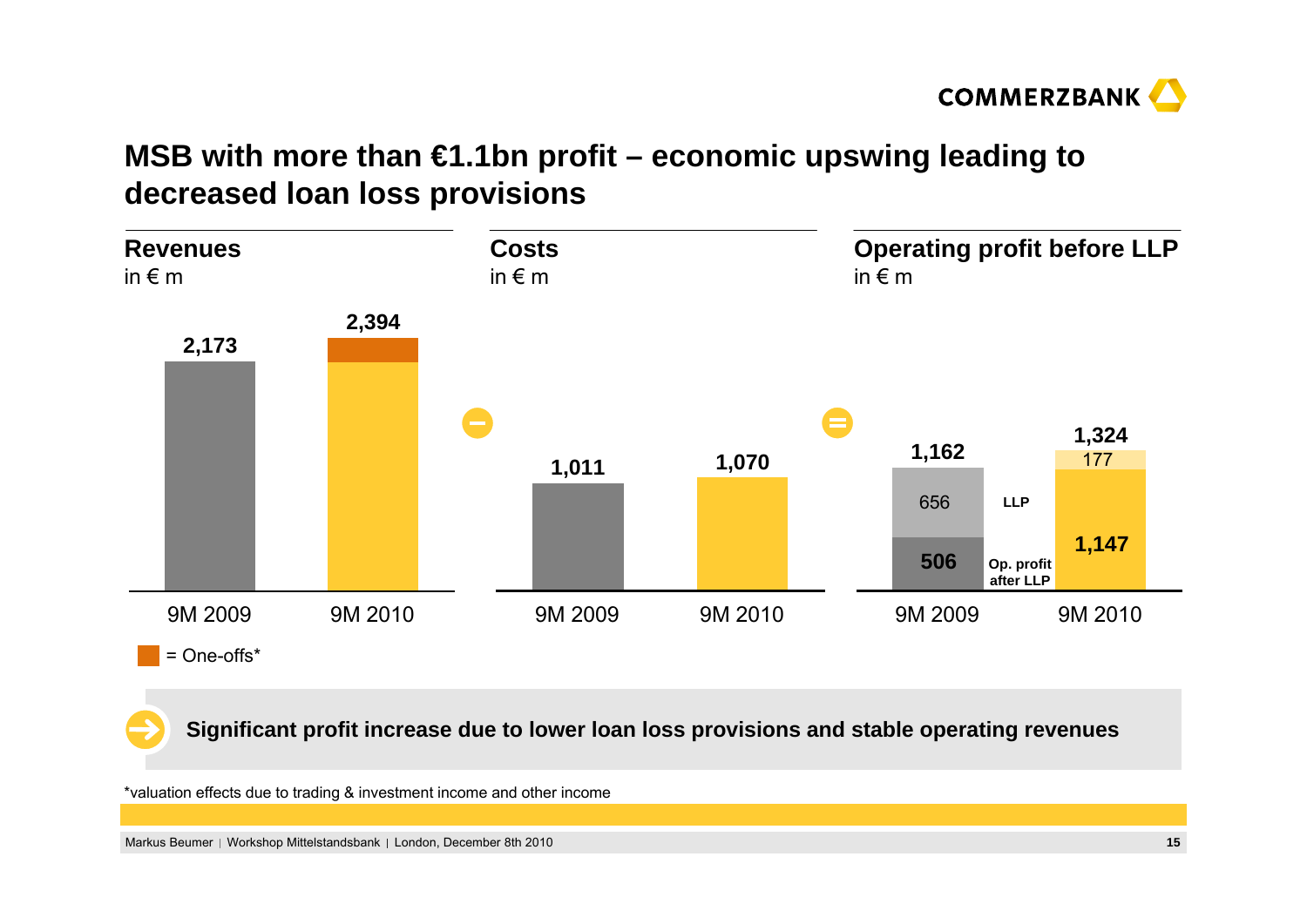

# **Interest earnings still at high levels after record margins during the crisis**

### Interest income lending Interest income deposits Commission incomeTrading & other income **Revenues as of Sep 2010** in %**21%4%30%45%**

### **Deltas as of Sep 2010 (y-o-y)**



- > Stable revenues despite demanding economic environment
- $\rightarrow$  Interest income Lending
	- Two effects of current economic situation:
		- – Significant increase in margins in shortterm credit
		- –Shrinking volume in short-term credit
	- – Large share of long-term financing in Germany stabilises revenues
	- –Selective volume increase in FI business
- $\rightarrow$  Interest income Deposits
	- – Earnings shortfall due to very low interest rate environment and intense price competition
- Commission income expected to profit from economic recovery and German export business
- > Trading & other income resulting from CDS hedges Trading Total and valuation effects in equity positions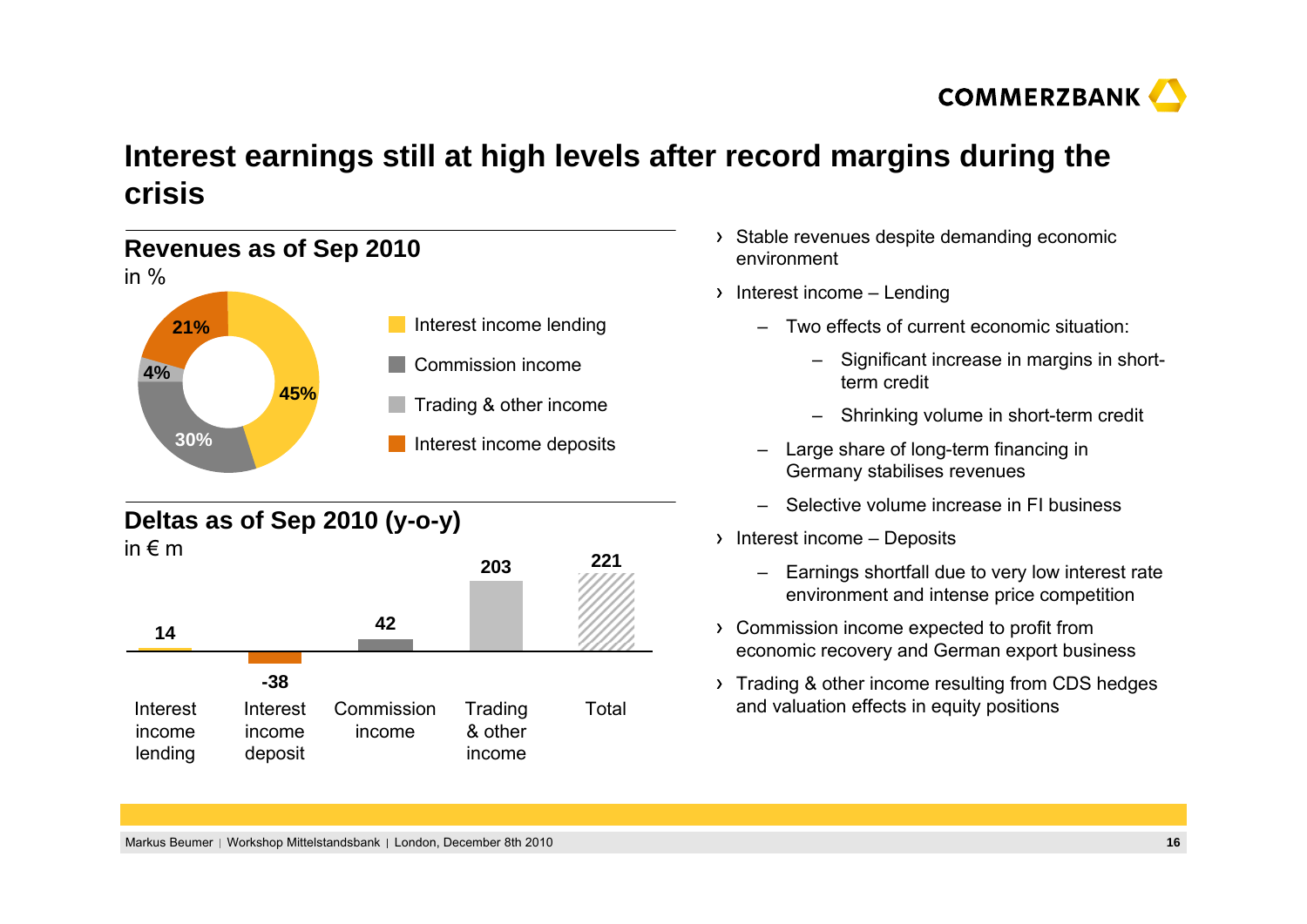

# **Lending revenue analysis: Increased margins did compensate for declining volumes**



### **Lending margin**

in bps



- Decreasing lending volume due to:
	- Further de-risking measures for bulk risks and non-strategic clients
	- Stagnating loan demand
- Usage of credit lines show further potential for working capital financings in 2011

- > Significant increase in margins observed in 2009 / 2010
- Due to a more competitive environment we expect margins to decrease slightly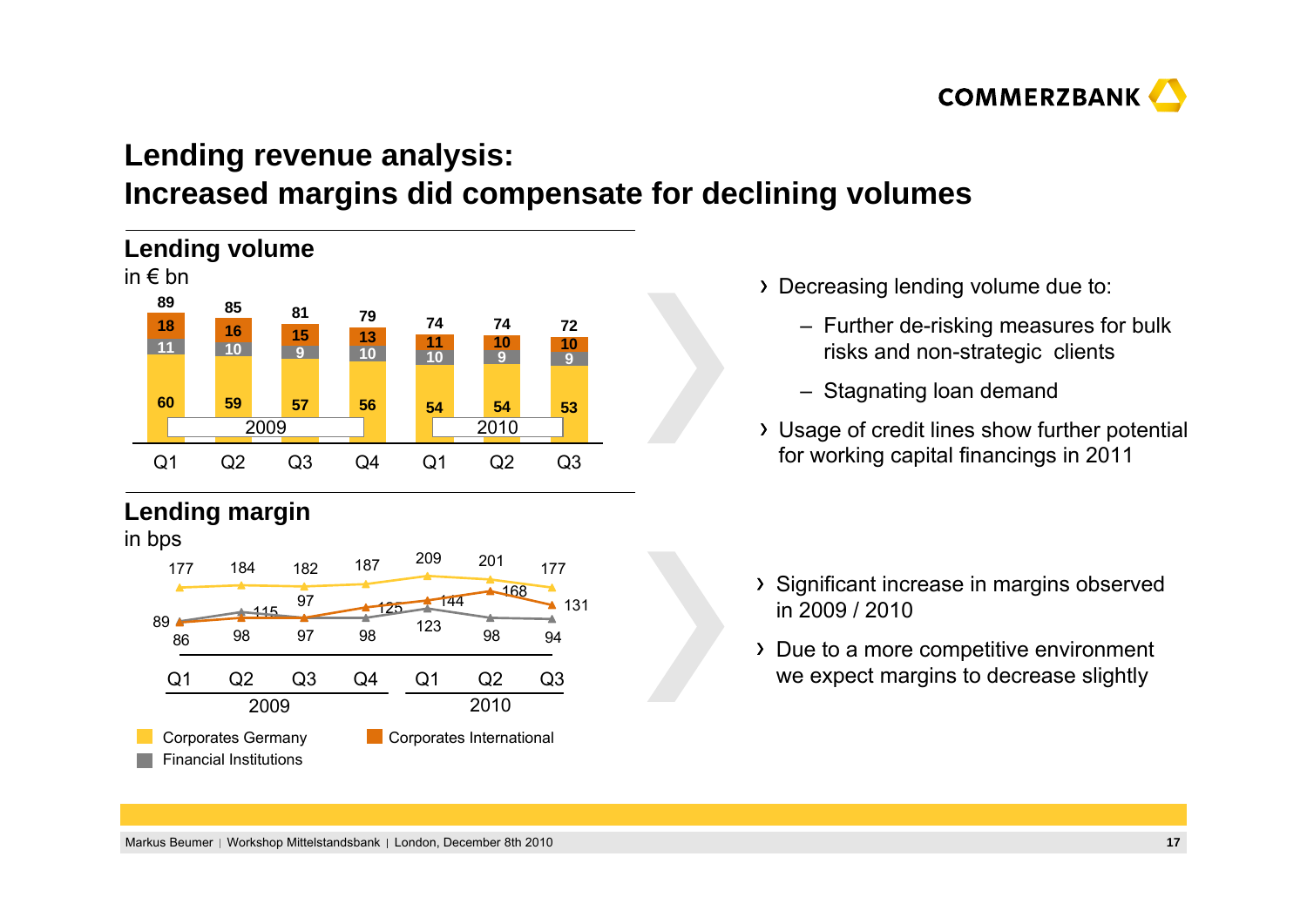

# **Deposit revenue analysis: Margins down – but recovery has already started**



### **Deposit margin**

in bps



- Decrease in volume observed in 2009 due to degree of self-financing
- In 2010 increased volume with further upswing expected in corporate deposits

- > Decreasing margins driven by the money market interest rate environment
- Increasing margins expected in a rising interest environment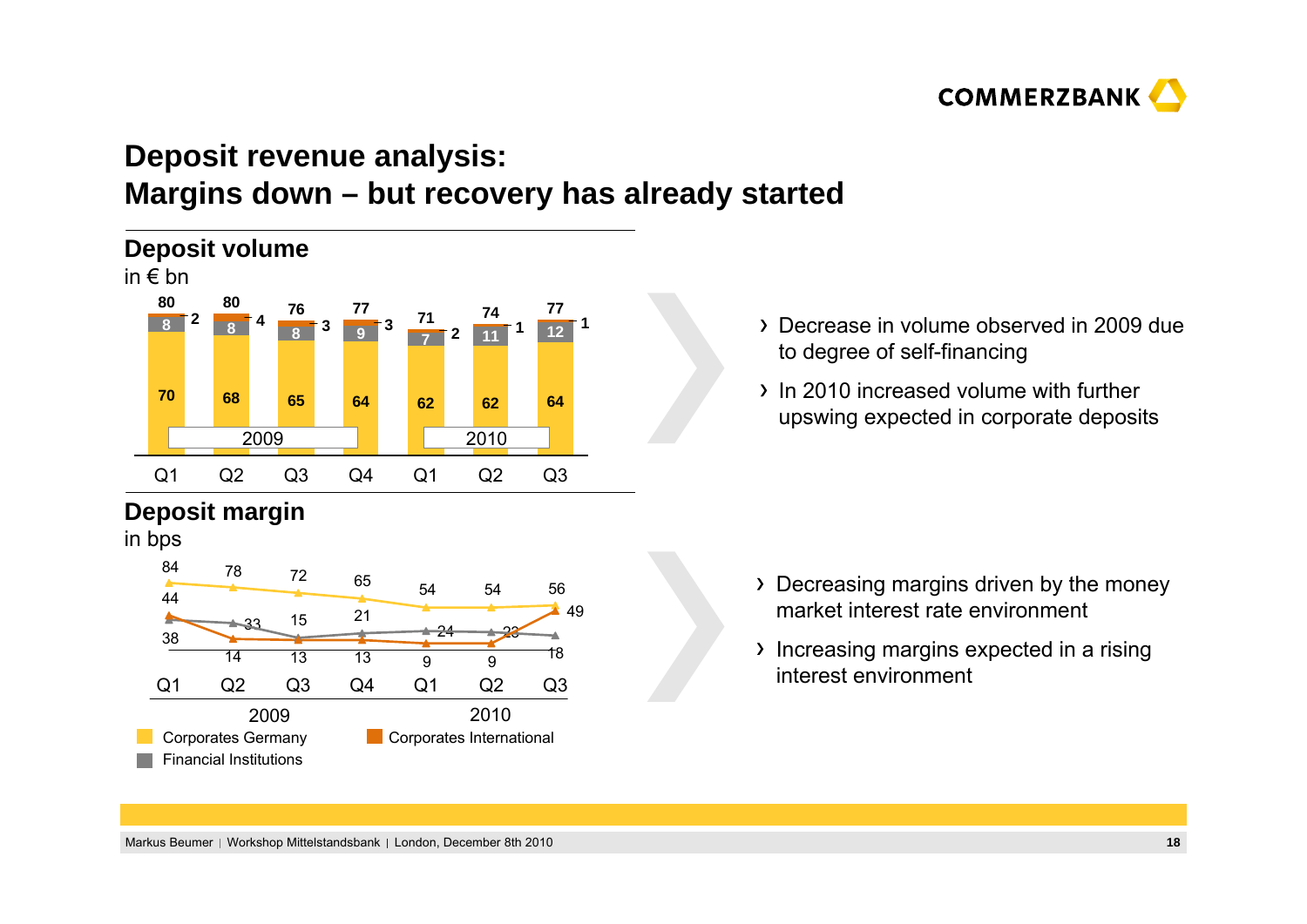

### **Commission income: Stable revenues with upside potential**

#### **268**117 Q4 Q2 Q2 **225**Q3 110 107 117 120 10 **241**Q3 **223**137110 **218 219** 1022 110 107 117 126 Q1 **245**Q1 109 2009 2010**686 728** Payments domestic Payments intern. / Doc. Business / FX Risk Mgmt / Other **Commission income**in  $\epsilon$  m 449476 <sup>73</sup> <sup>75</sup> 10852 <sup>62</sup> 4240 40 43 42 42

### **Domestic Cash Management**

- **Efficient, transparent processing of domestic** and international payments including liquidity management
- > Stable cash flows with little short-term dependency on economic environment

#### o, **International Business**

- > International cash management
- Trade services (letters of credit etc.), structured trade finance
- $\rightarrow$  Dependent on economic circumstances and development of exports  $\rightarrow$  significant upside potential in current economic environment

#### П **Risk Management / Other**

- Managing client's balance sheet exposures (interest rates, currencies, liquidity) & securities transactions
- $\rightarrow$  Significant upside potential in current environment

# Stable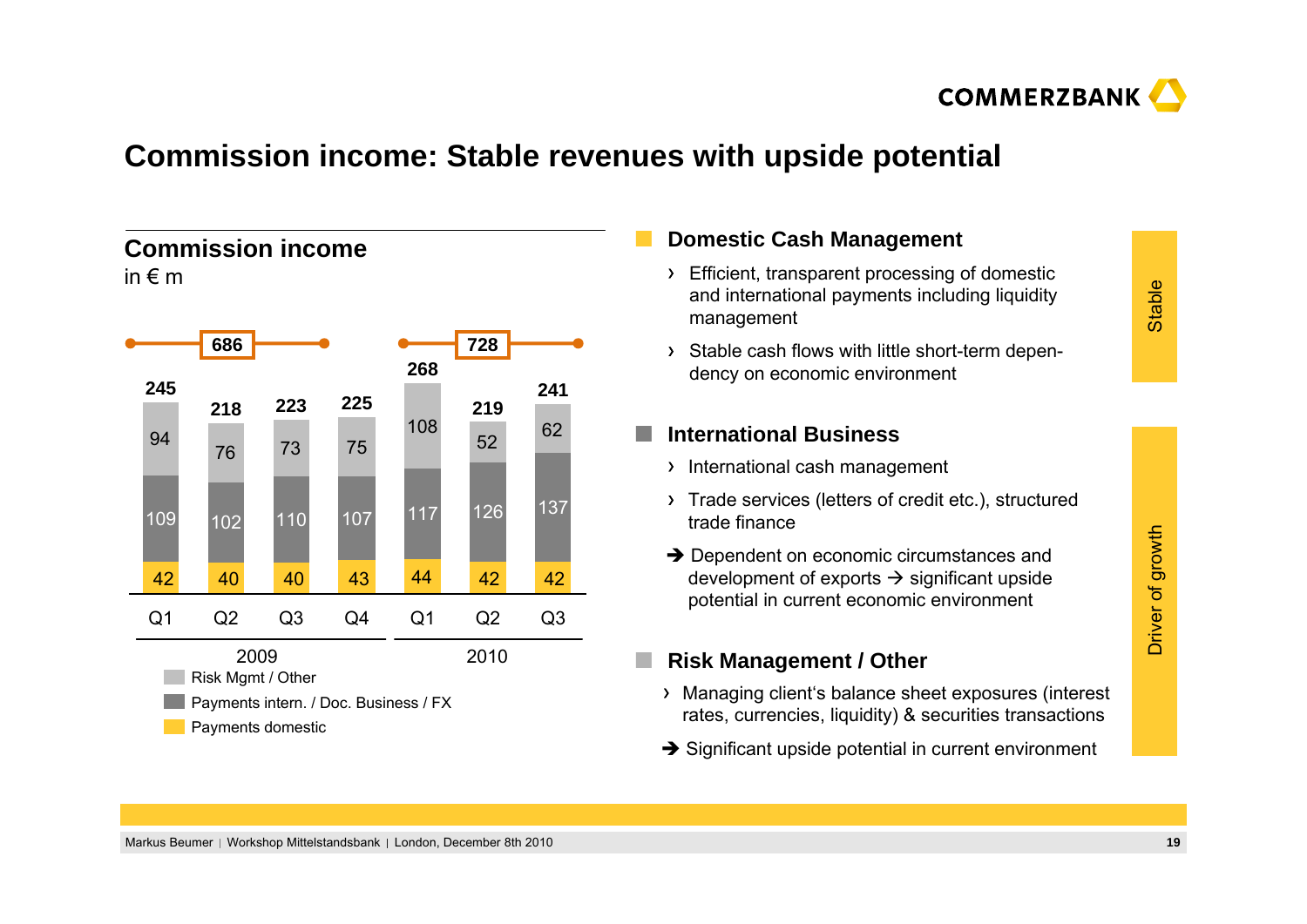

### **Trading & Investment result: well above previous year – but volatile**

**Our story**



| <b>Our story</b>                                                                   |  |  |  |  |
|------------------------------------------------------------------------------------|--|--|--|--|
| <b>Trading</b>                                                                     |  |  |  |  |
| > Mark-to-market valuations of single-name and<br>macro hedges in Mittelstandsbank |  |  |  |  |
| Investment                                                                         |  |  |  |  |
| > Mark-to-market valuation of existing equity<br>positions                         |  |  |  |  |
| > One-time effects from special provisions                                         |  |  |  |  |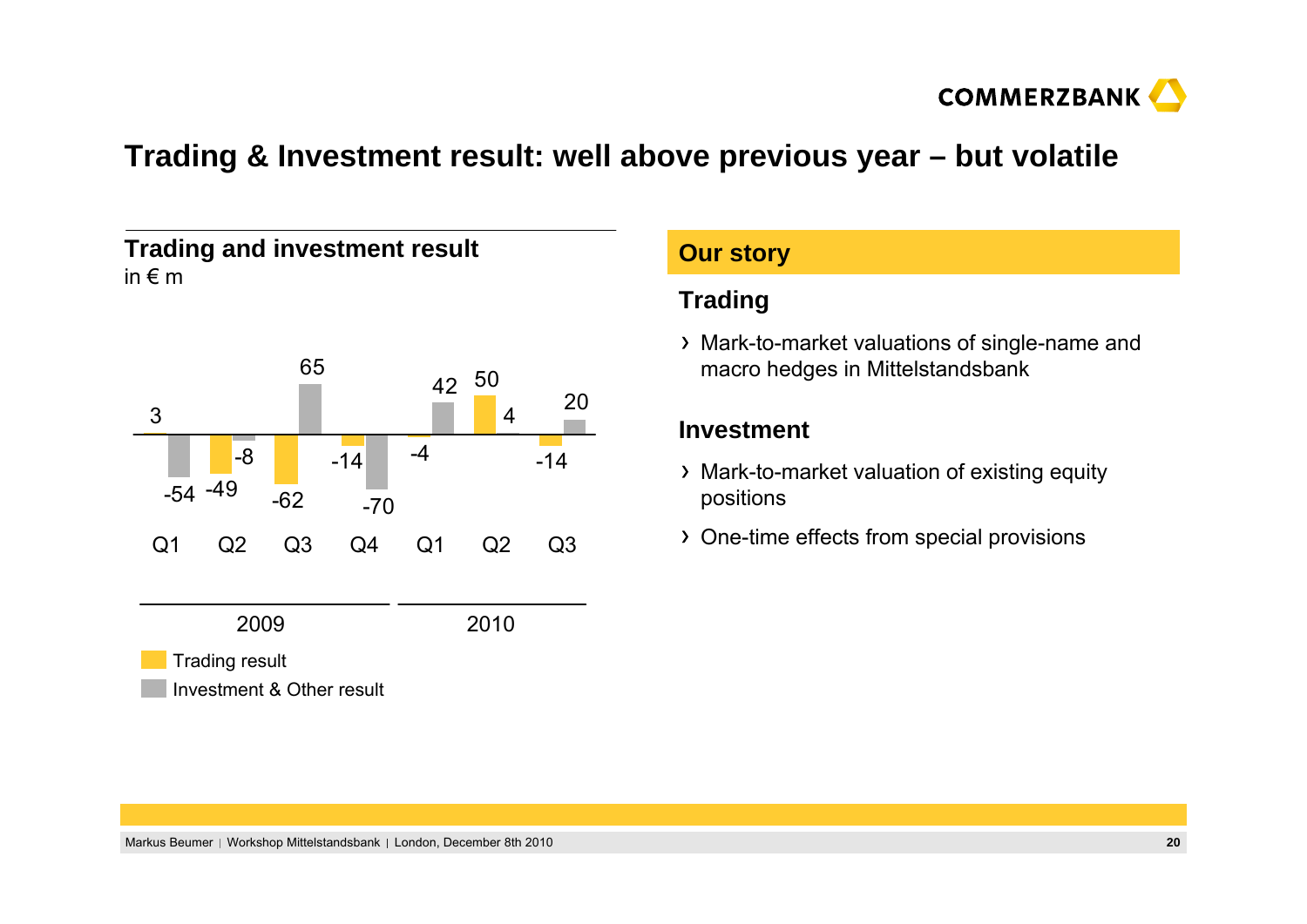

### **Costs: well on track to achieve our 40% CIR target in 2012**

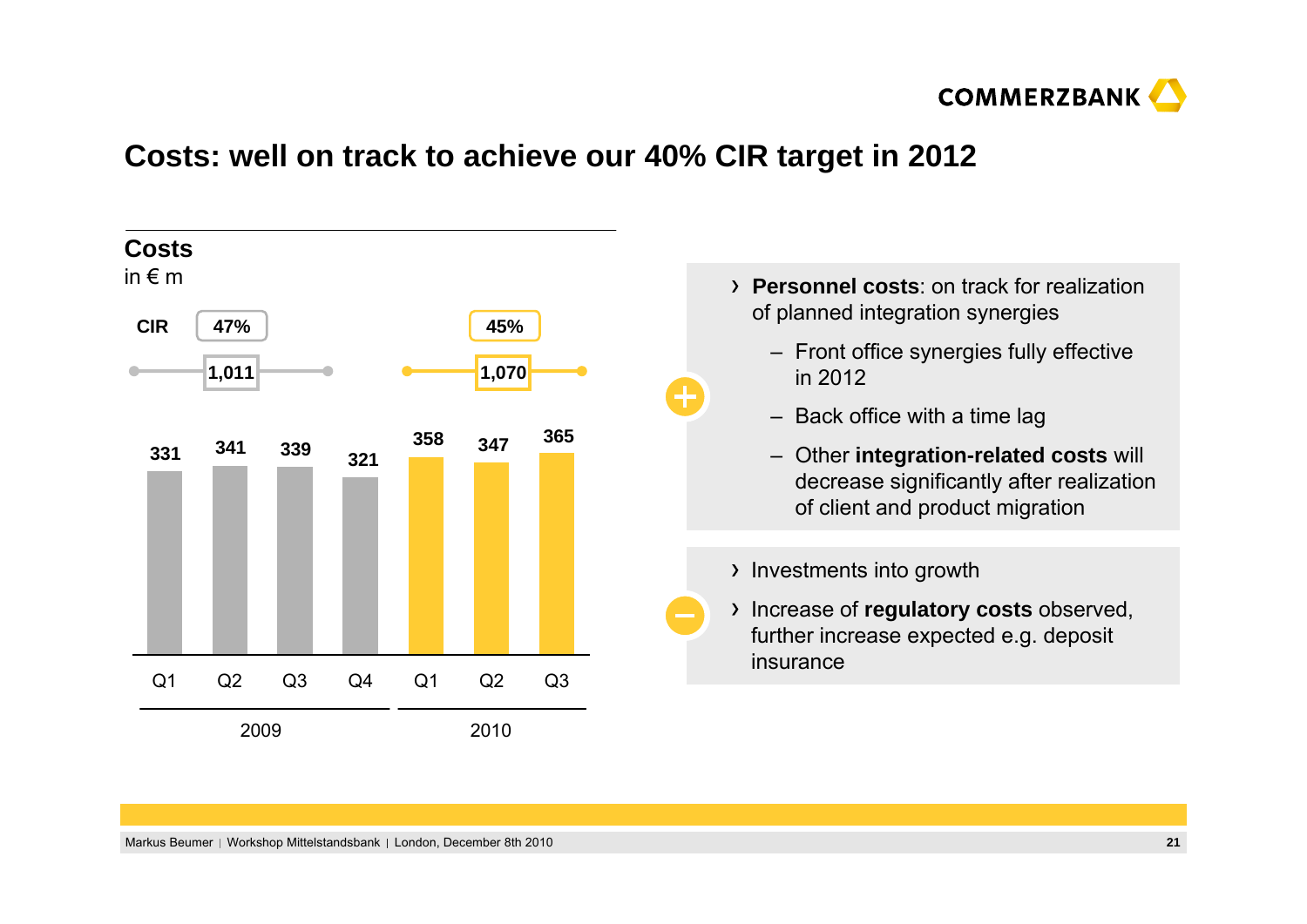

# **Integration: Fully on track – MSB integration will be finalized in Q2 2011**

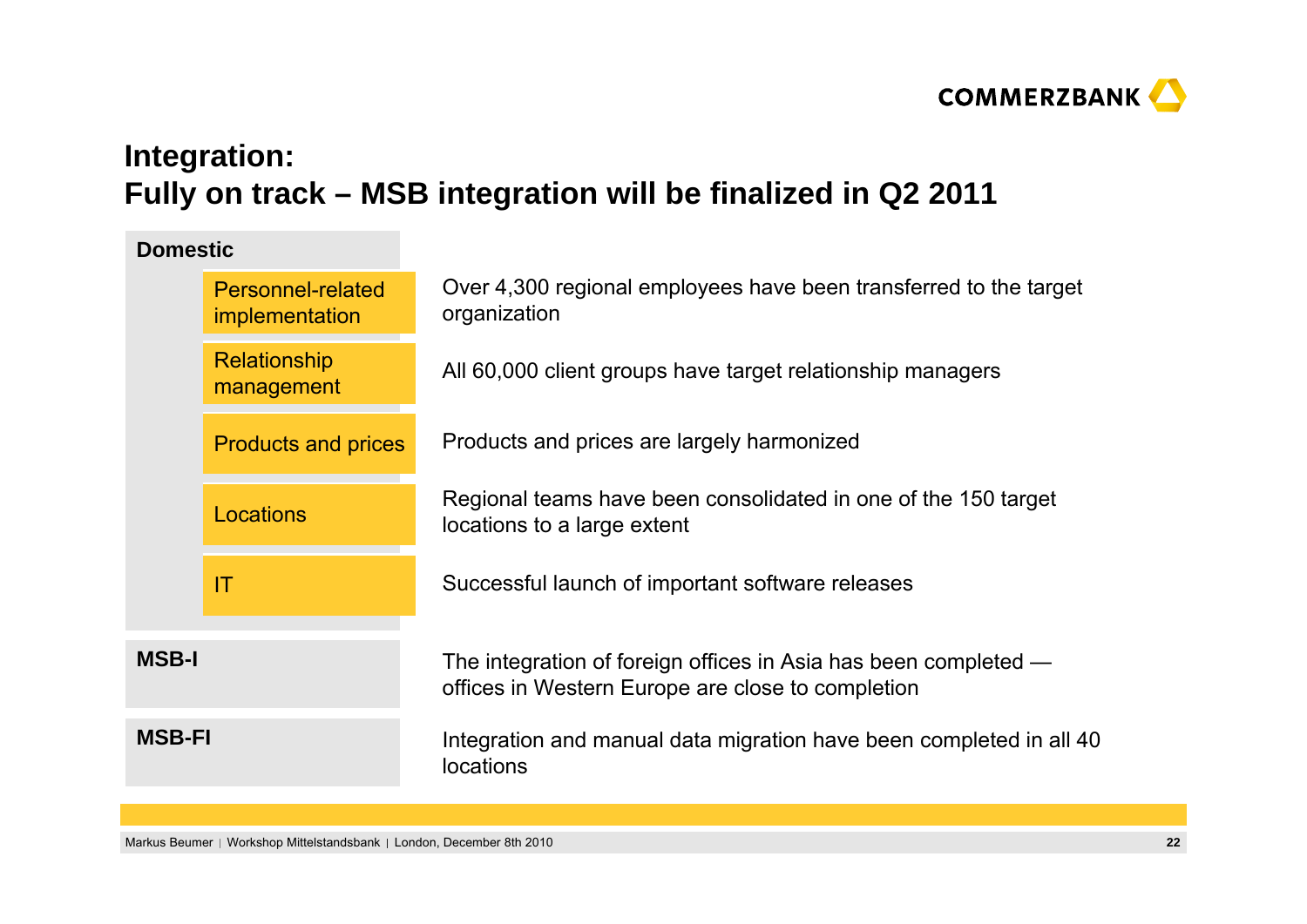

### **Loan loss provisions declined significantly**

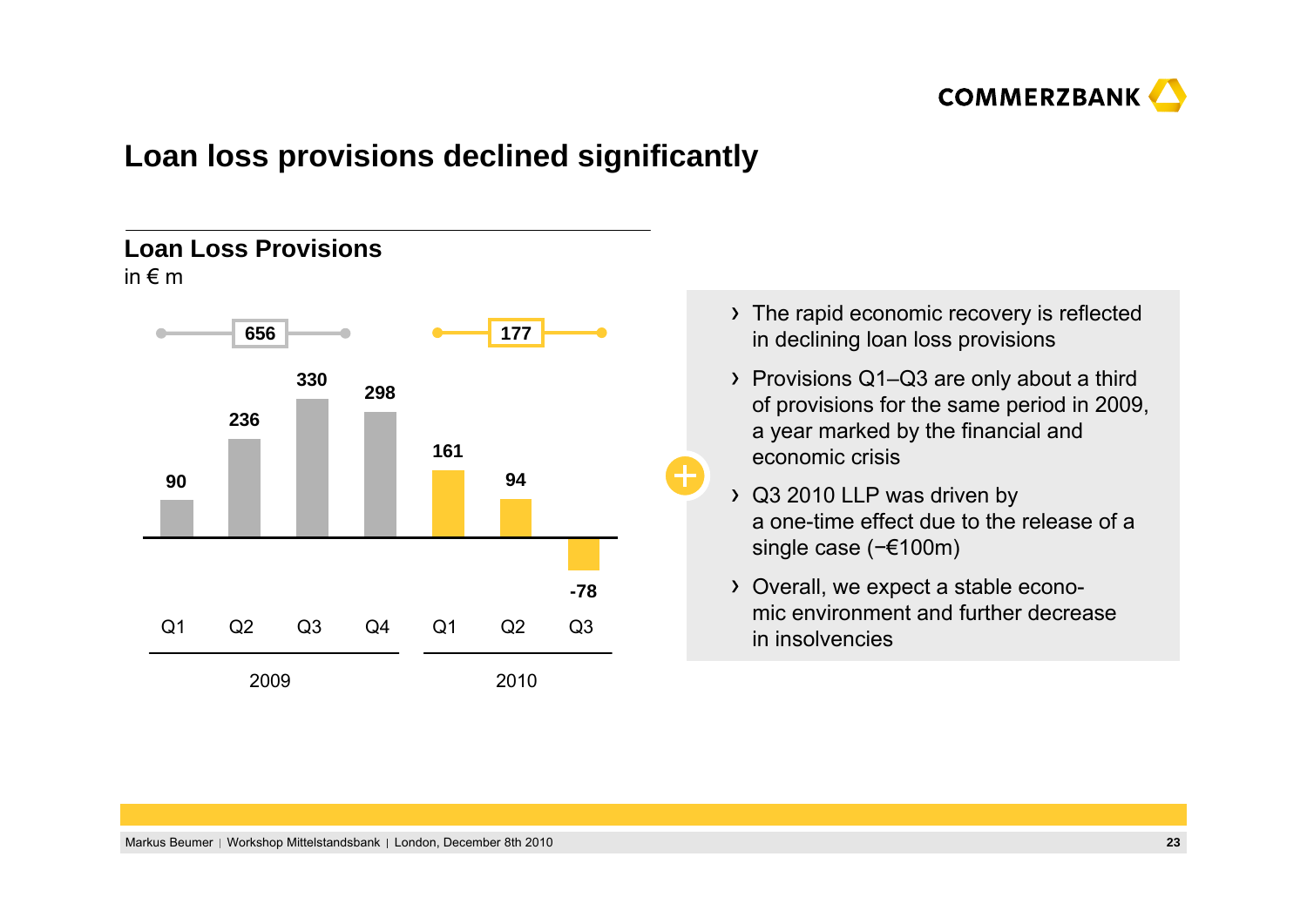

### **Funding: we are self-funded**

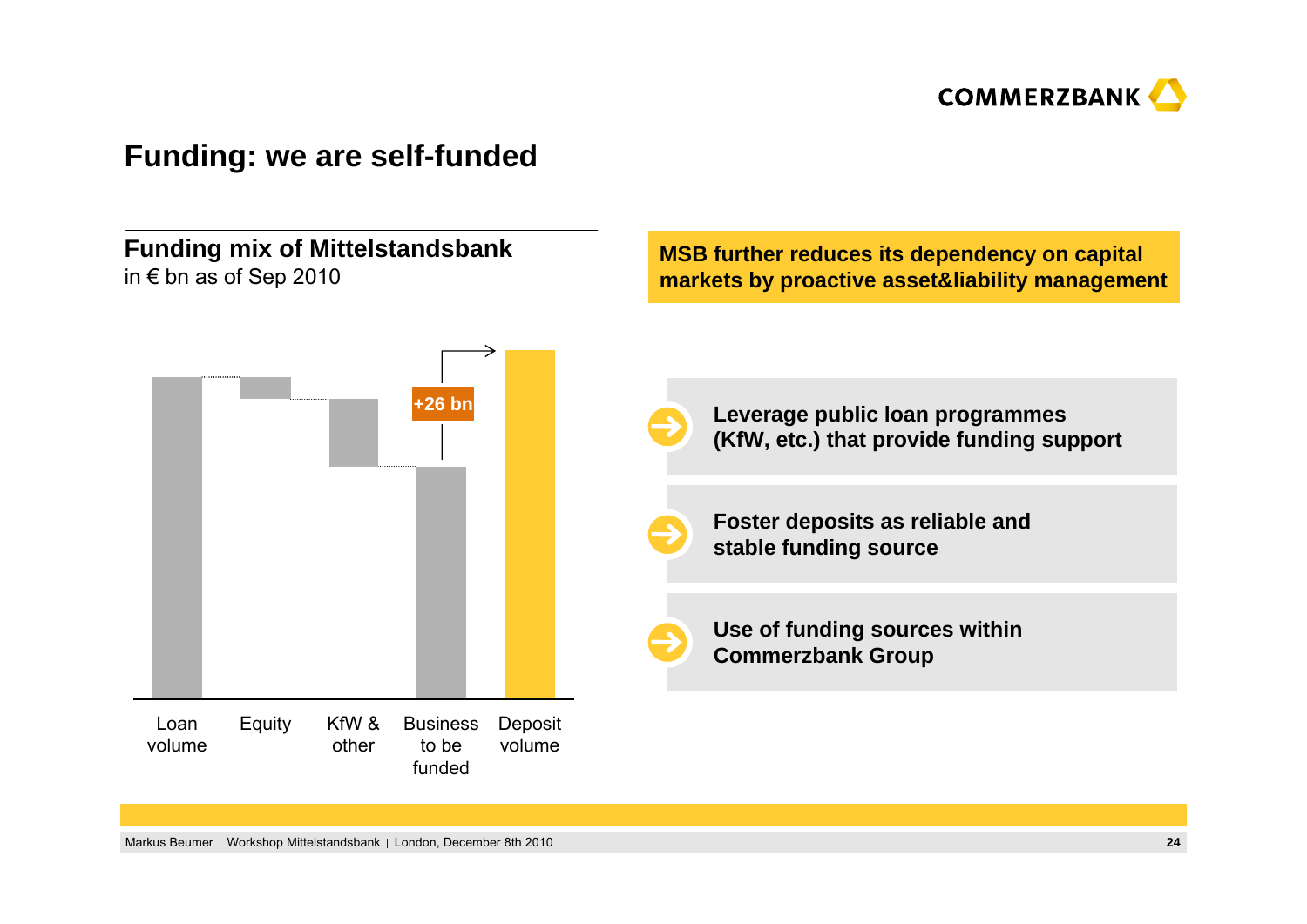

# **Summing it up: Operating profit >€1.1bn and RoE of 28% underline sound performance**

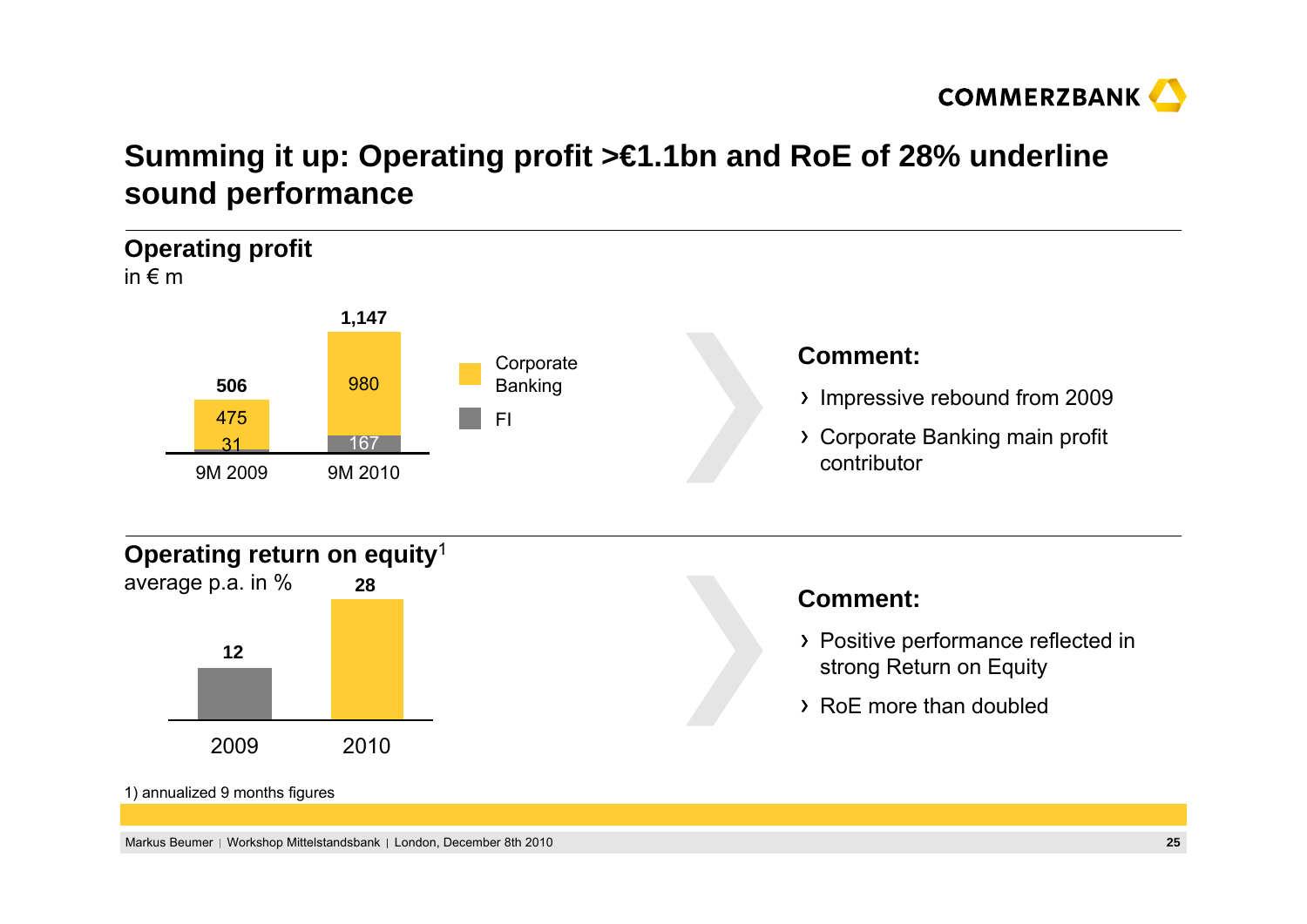

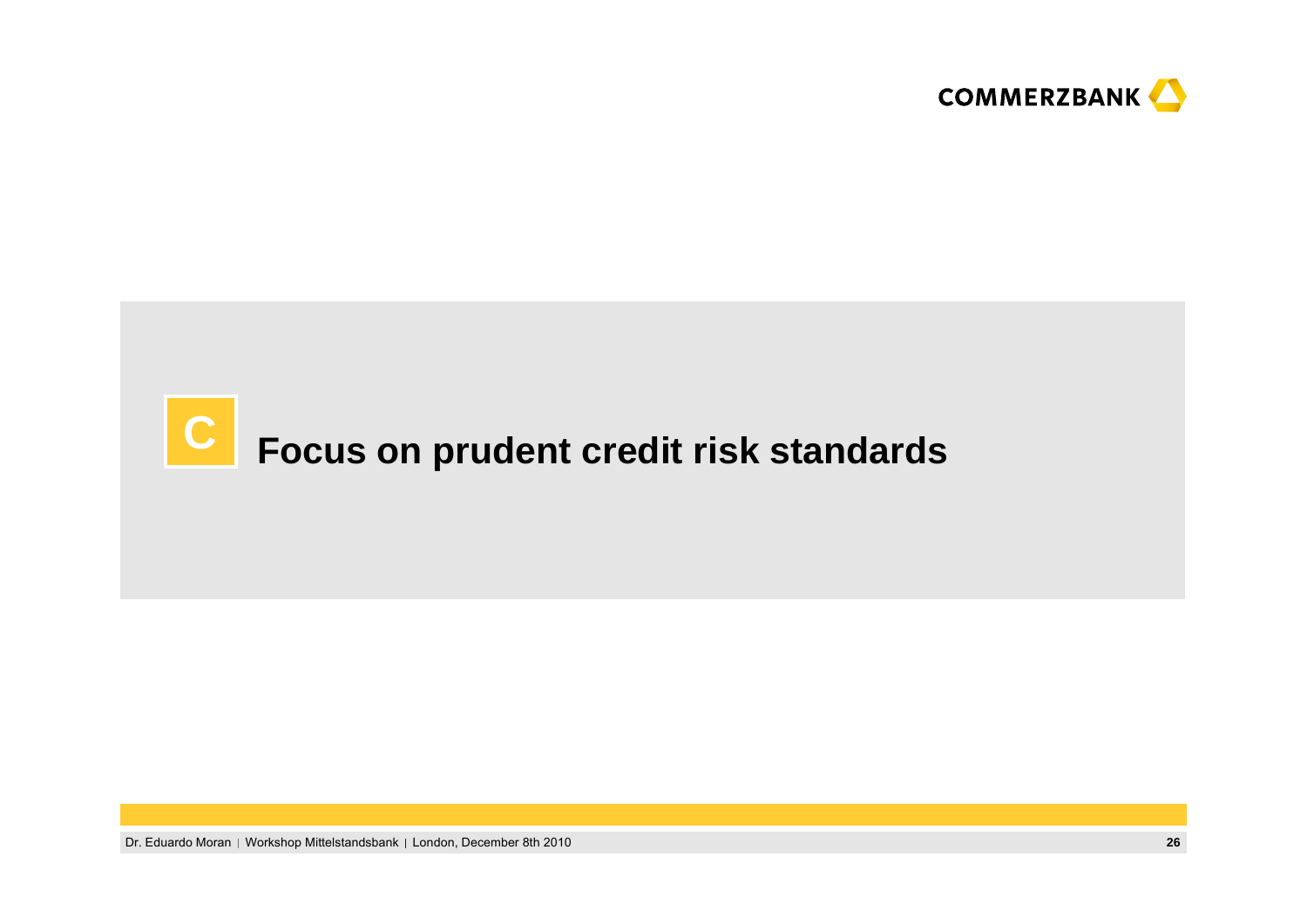

### **Credit Risk Management Organisation**

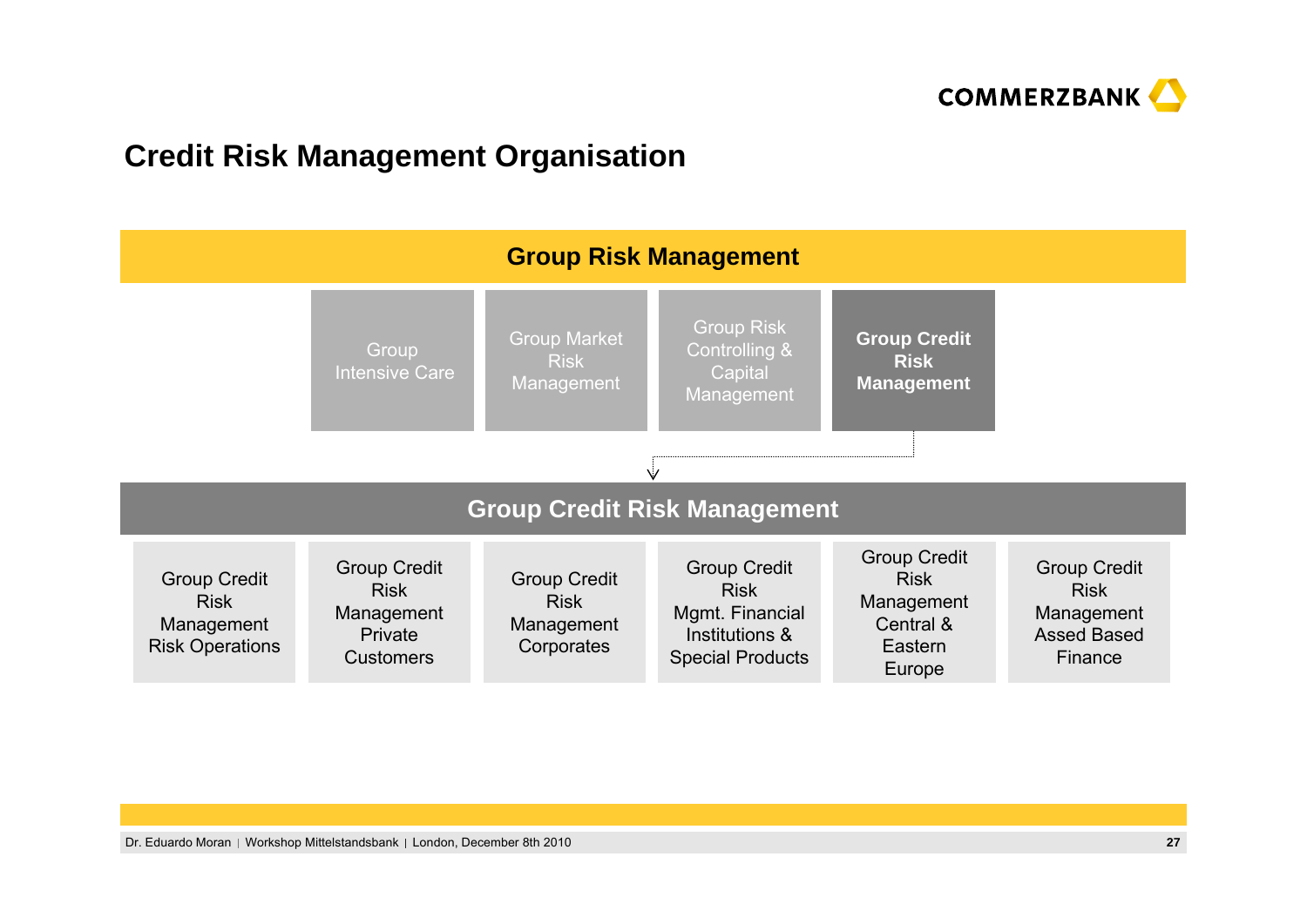

### **State-of-the-art risk architecture**

- Functional organisation of risk management allows for comprehensive measurement and assessment of risks
- Methodical knowledge and portfolio expertise are interlinked so that analysis and steering of sub-portfolios with focus on e.g. bulk risks, efficient work-out and an overall risk-optimised allocation of capital are facilitated
- Following merger and integration with Dresdner Bank, risk strategies, risk policies and risk process have been unified, streamlined and improved
- Risk-return based management of risk
- Strong focus on efficiency, quality and short time-to-market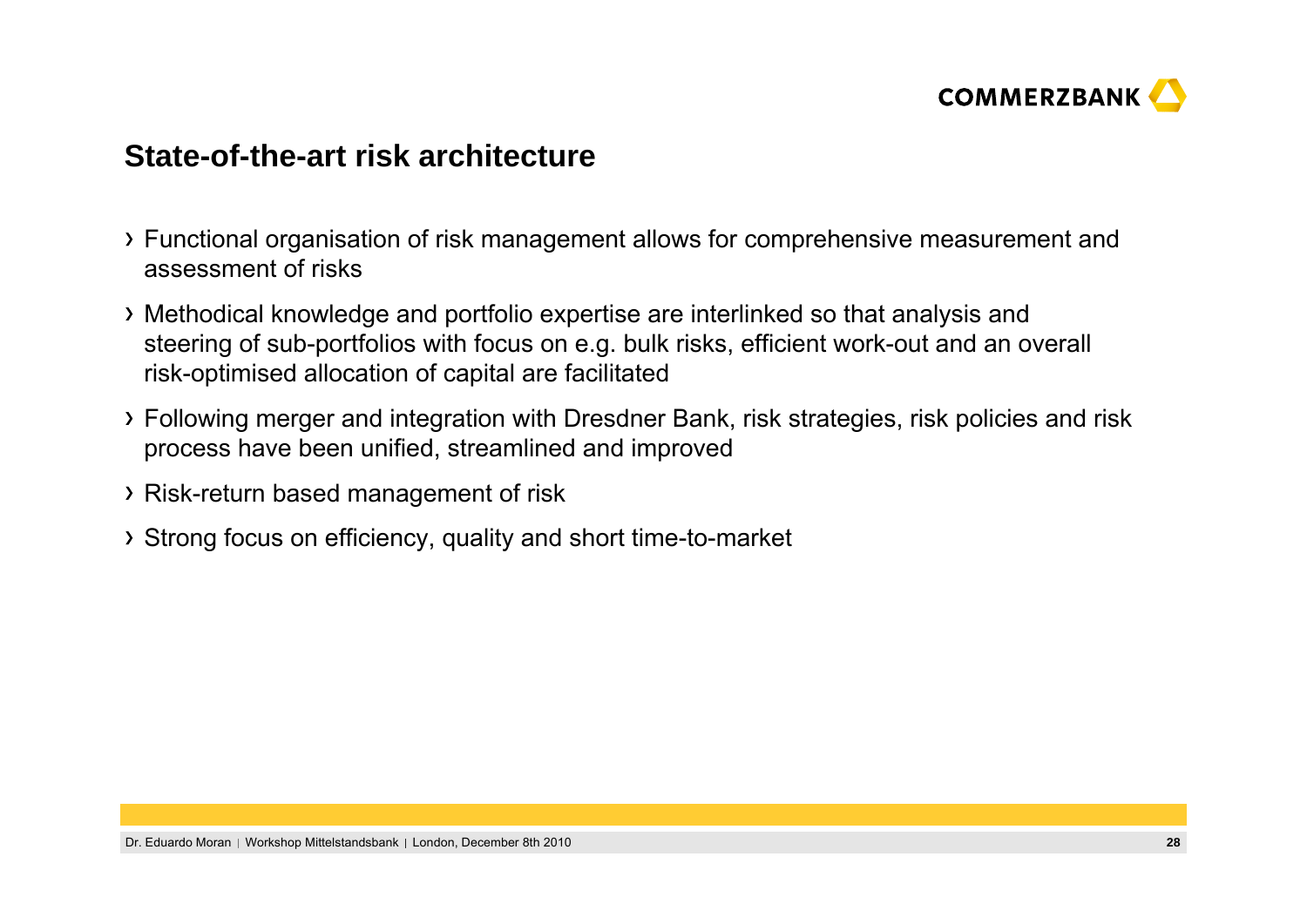

### **Mittelstandsbank portfolio well diversified**



\*Excl. defaulted loans

- Prudent portfolio management with high quality of MSB loan portfolio
- Focus on German corporates (c.58%); European corporates portfolio largely consists of investment grade corporates with strong German connectivity
- Bank portfolio well diversified geographically to support our core corporate clients globally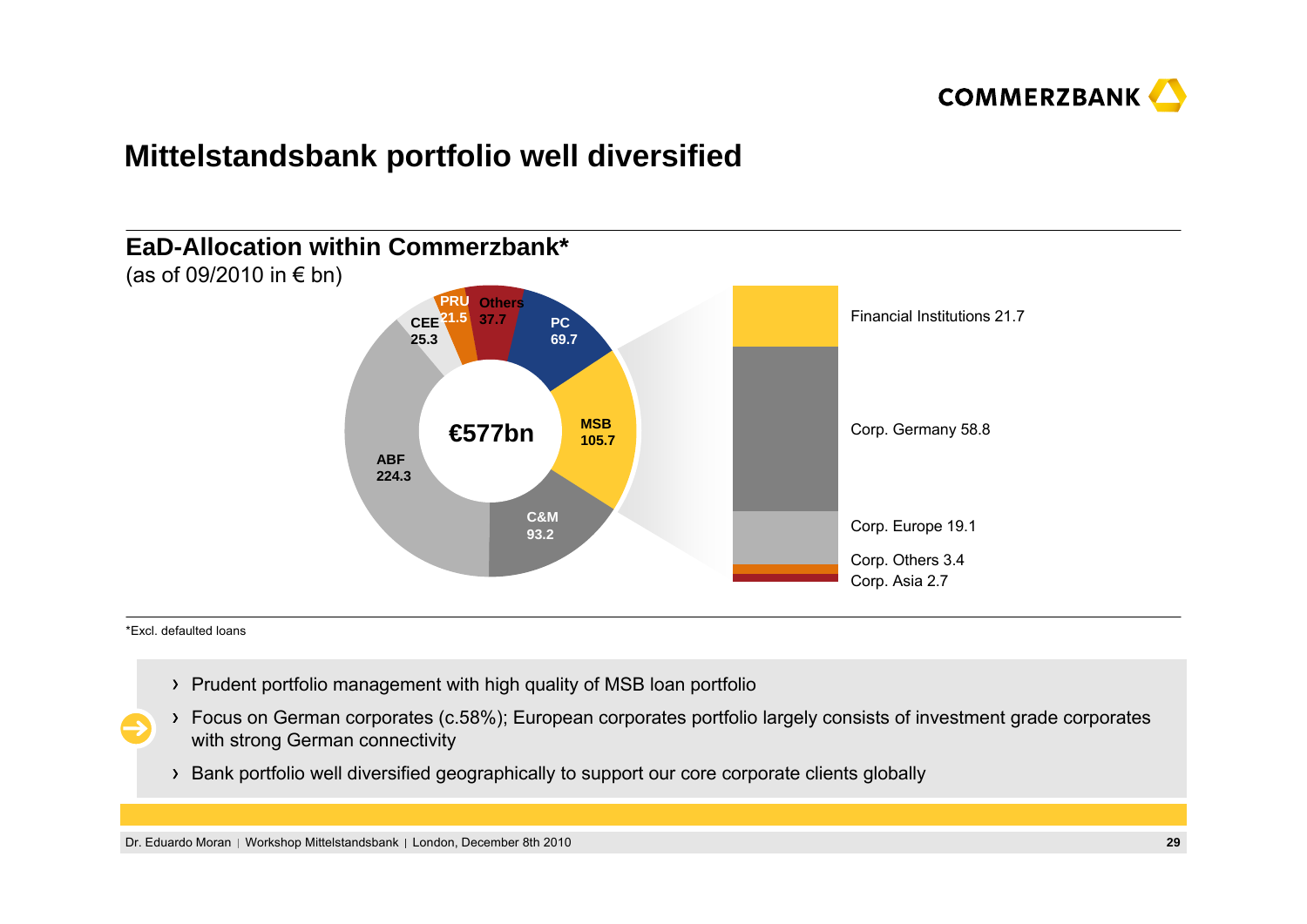

# **MSB-Portfolio –Reduction of risk over past year**



- > Strong efforts by Commerzbank over past year to reduce risks have paid off
	- –Reduction of risk density metrics by 20% driven by lower expected losses
	- –Recent uptick generated by rating migration
	- –Maintenance of strong profitability notwithstanding further de-risked portfolio
- Reduction of EaD overall mainly generated from reduction in bank exposure; core business remains strong

<sup>1</sup> Risk density (Expected Loss / EaD)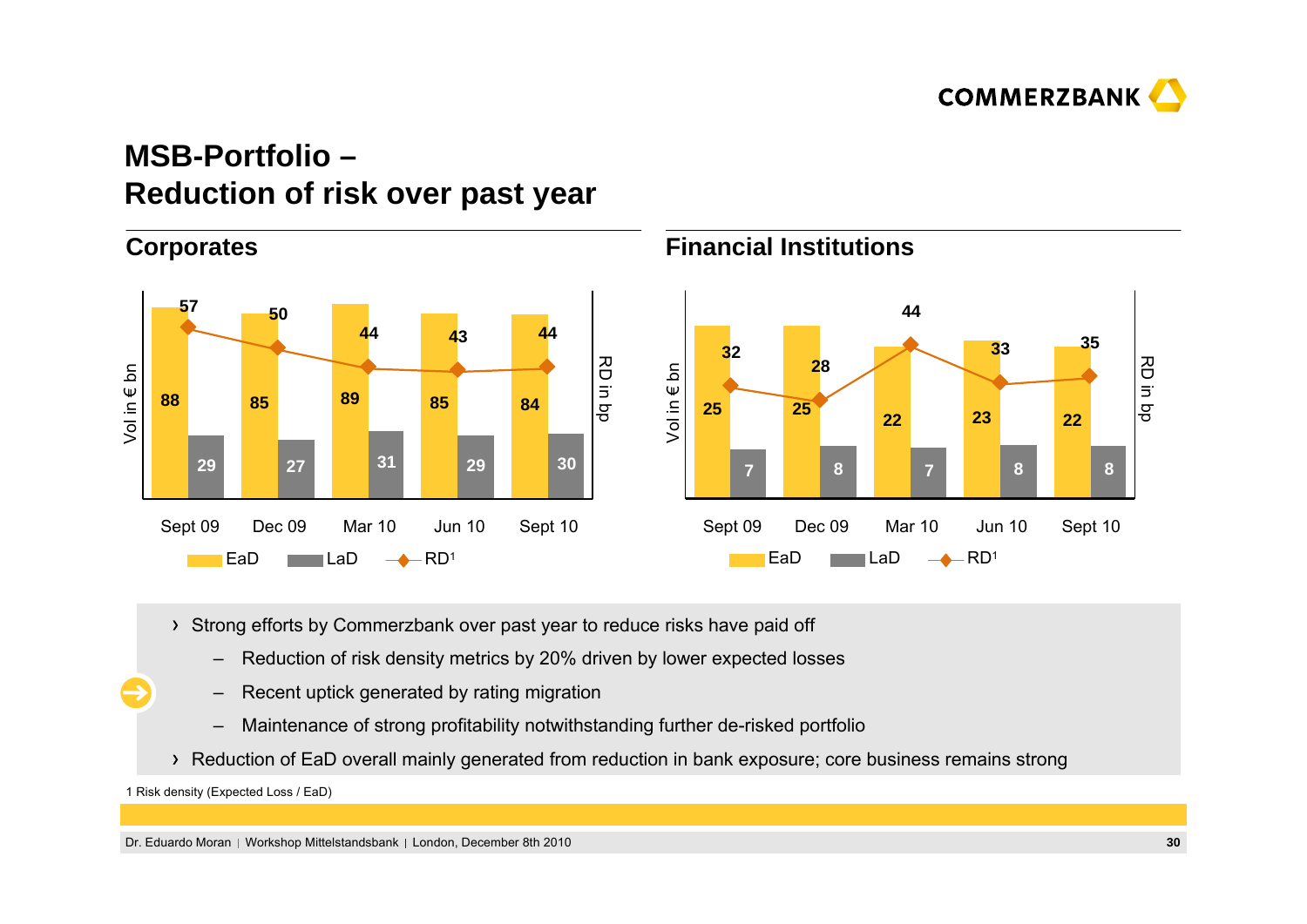

### **Absolute and relative default portfolio volume declining**



- Strong coverage ratio (uncovered portion reflects the contractual and highly probable cash flows)
- Overall decline in and overall low percentage of defaulted loans
	- Improving portfolio quality reflected in decline of absolute and relative figures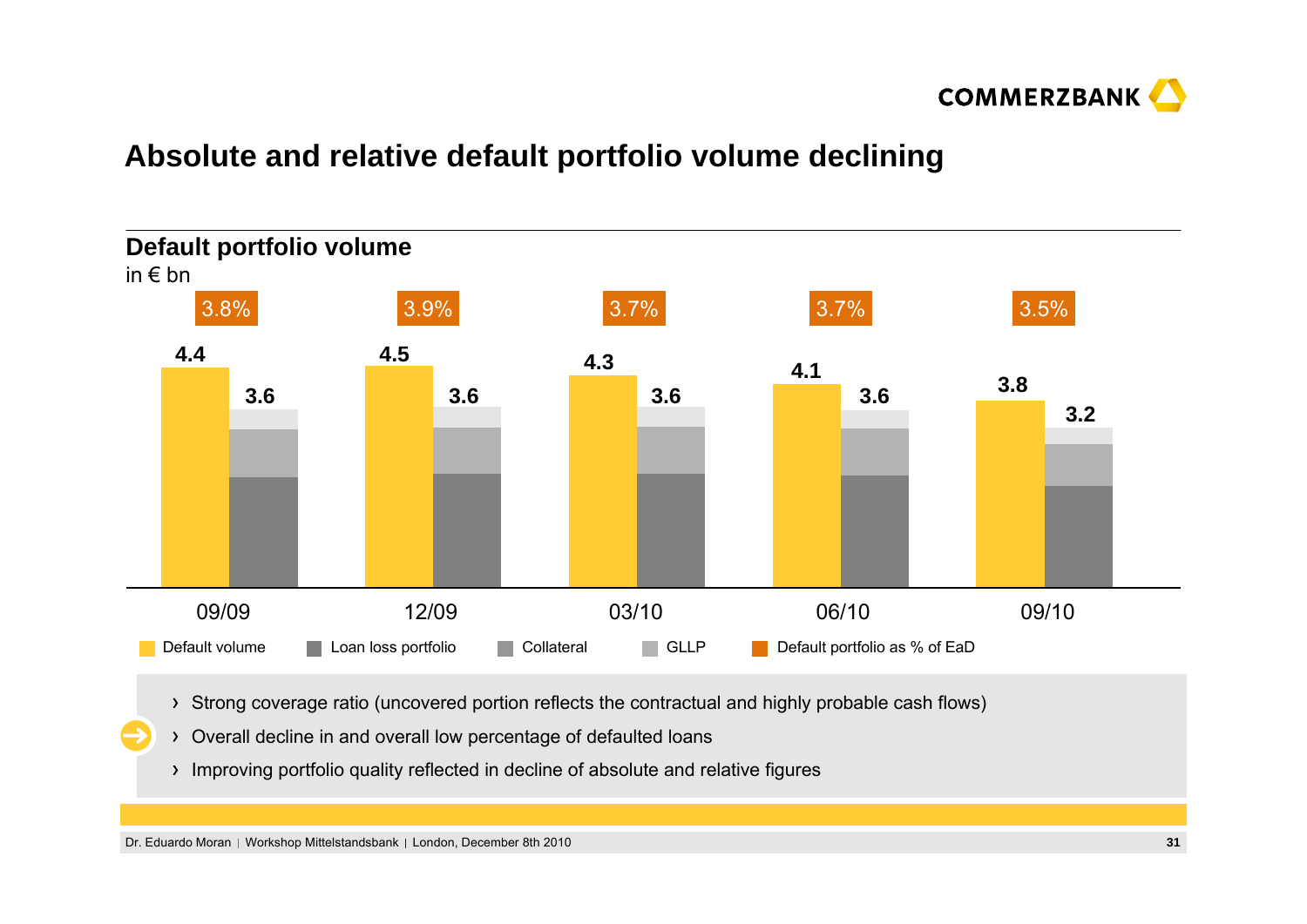

### **Solid portfolio quality – focus on investment grade**



- Excellent quality of portfolio compared to average German Mittelstand rating clusters
- MSB corporate portfolio quality constantly improving
- Strong focus on strong German Mittelstand clients with sound business profile and growth potential
- Significantly smaller bank exposure to support German corporate clients business abroad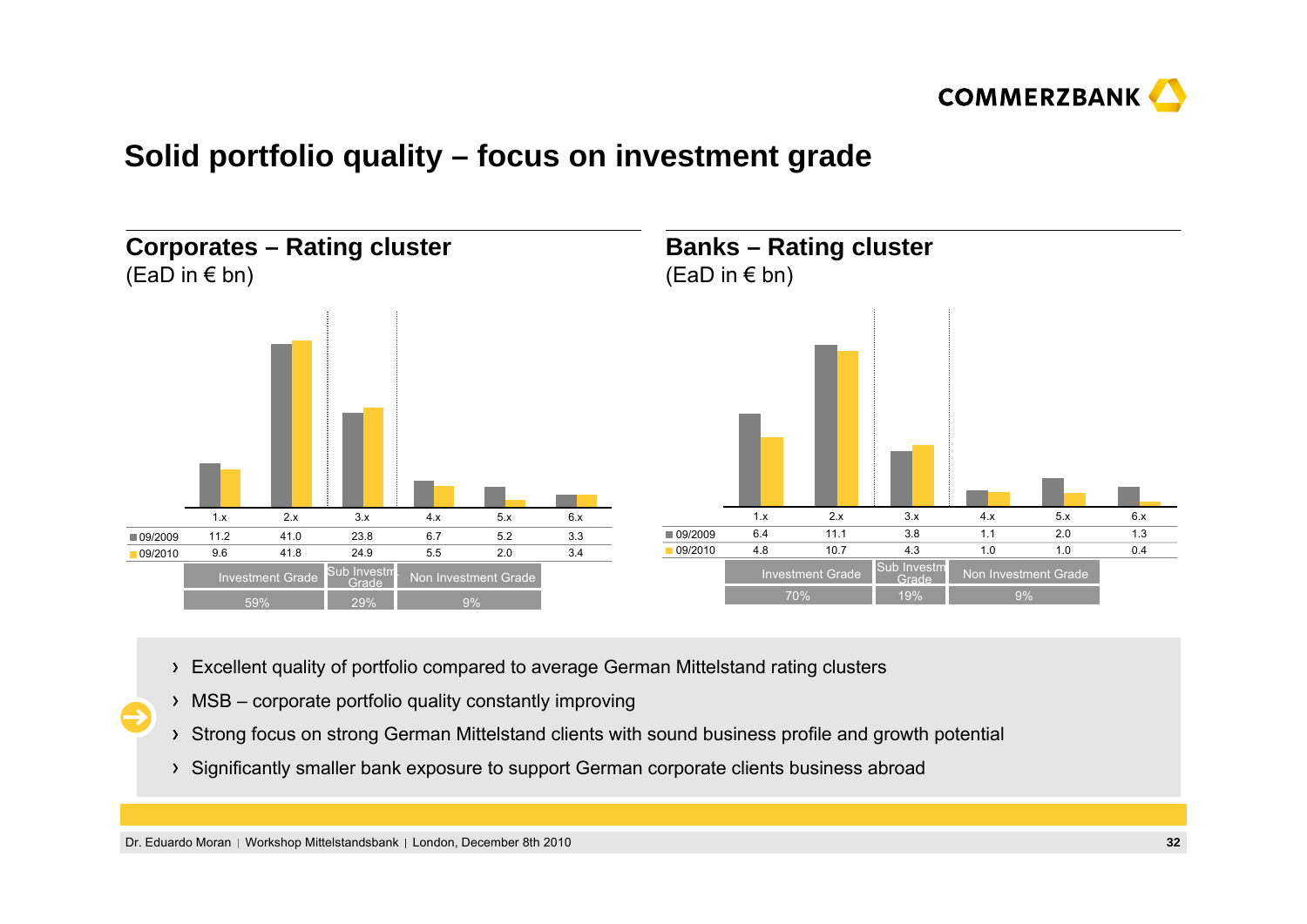

### **No risk clusters over all industry sectors**



- Balanced distribution of EaD with moderate peaks for Banks (16%), Metal Processing / Basic Resources (15%) and Consumer Goods (14%)
- Strong reduction in risk density over the year in basically all asset classes

Dr. Eduardo Moran | Workshop Mittelstandsbank | London, December 8th 2010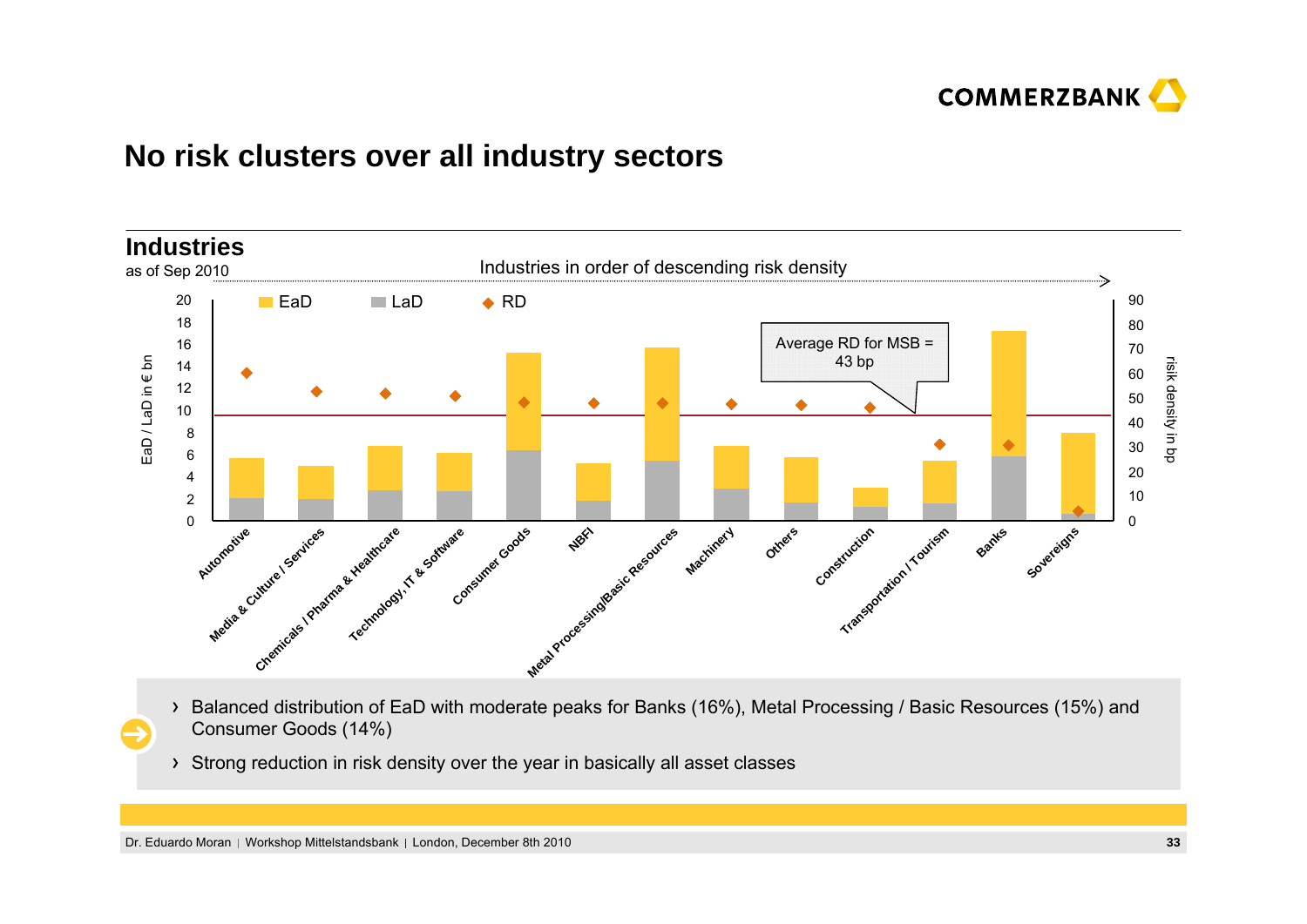

### **Decline of concentration risk by more than 30%**



- Successful management of bulk risks has led to significant decline
- > Systematic monitoring of bulk risk in place
- > Steering of bulk risks is key to strong resilience of MSB portfolio
- Approval process enables prudent handling of remaining risk concentrations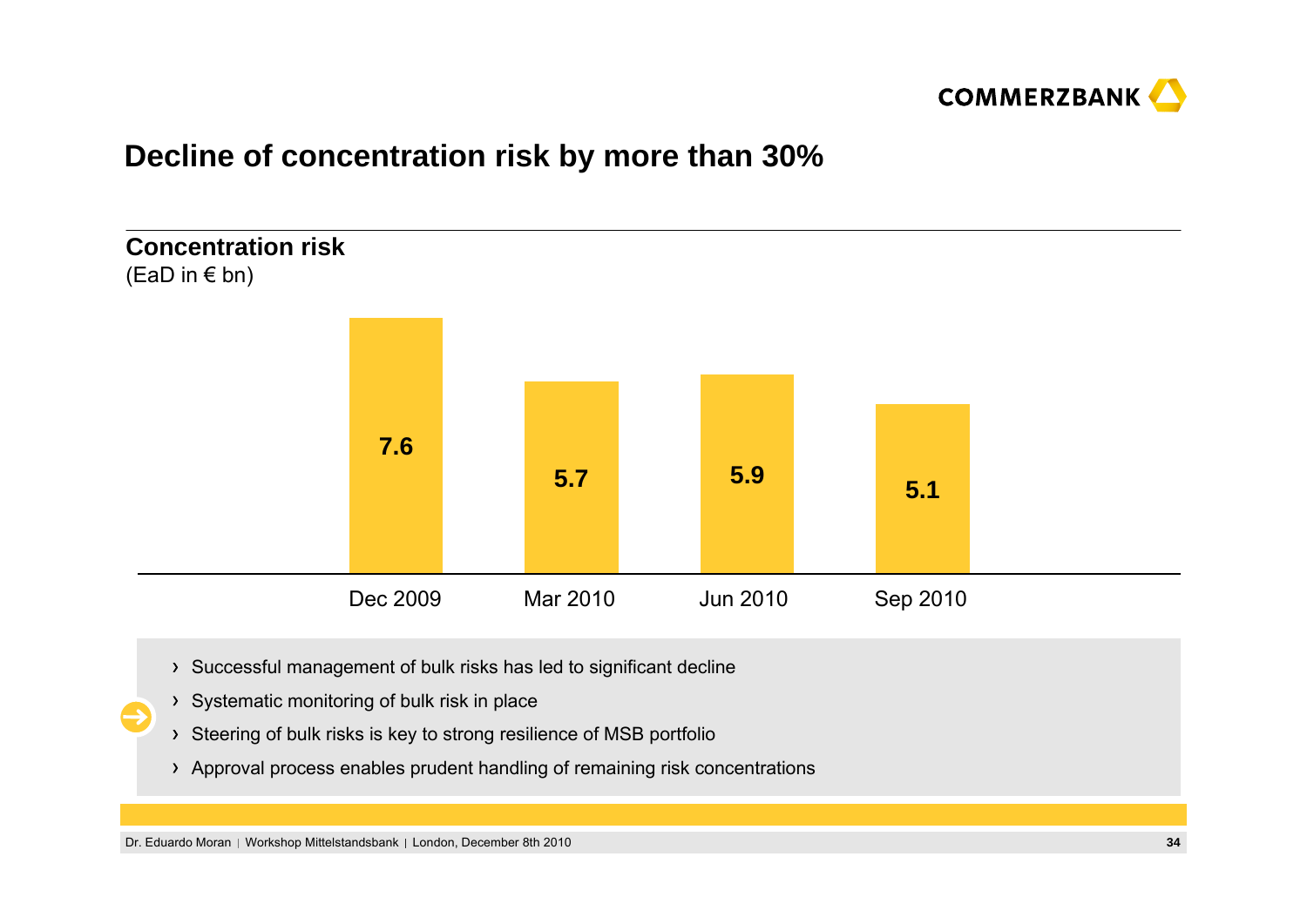

### **Non-strategic portfolio well on track**



- Target: Freeing up capital for business with core customers
- Maintaining cross selling income with non-strategic clients



The risk reduction in the non-strategic portfolio goes according to the plan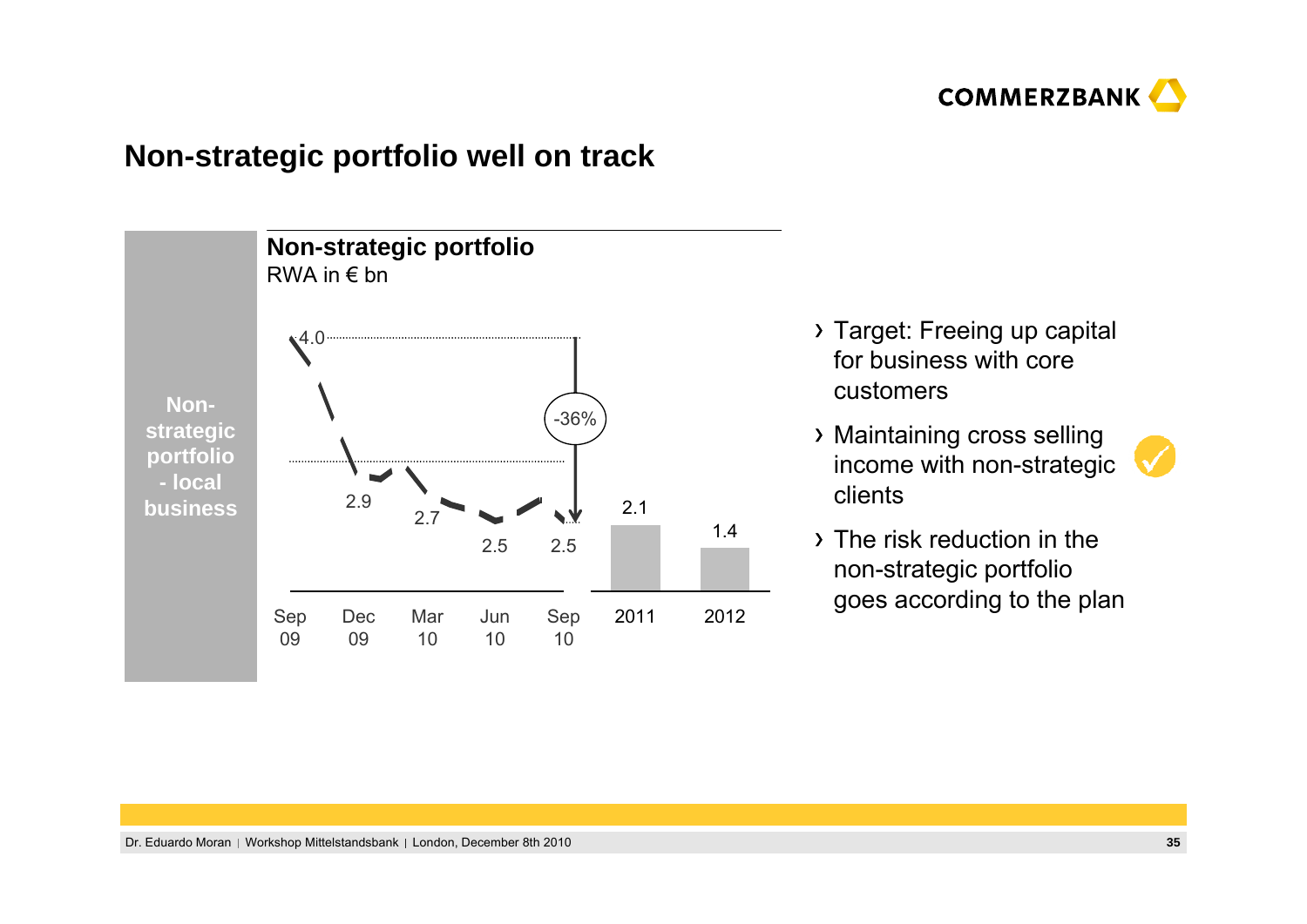



Markus Beumer | Workshop Mittelstandsbank | London, December 8th 2010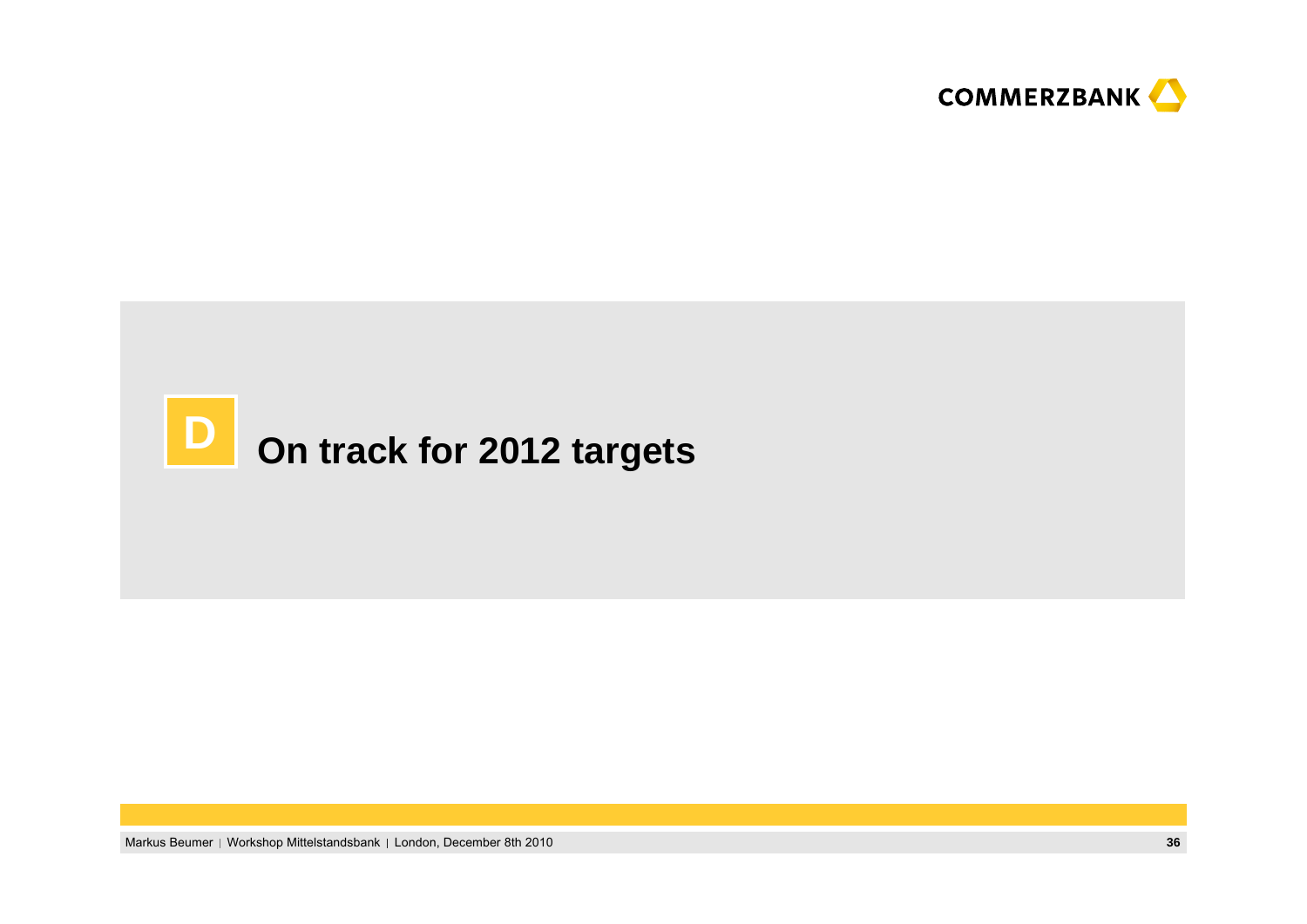

# **We established the leading Mittelstandsbank – new program set up to reap the benefits**

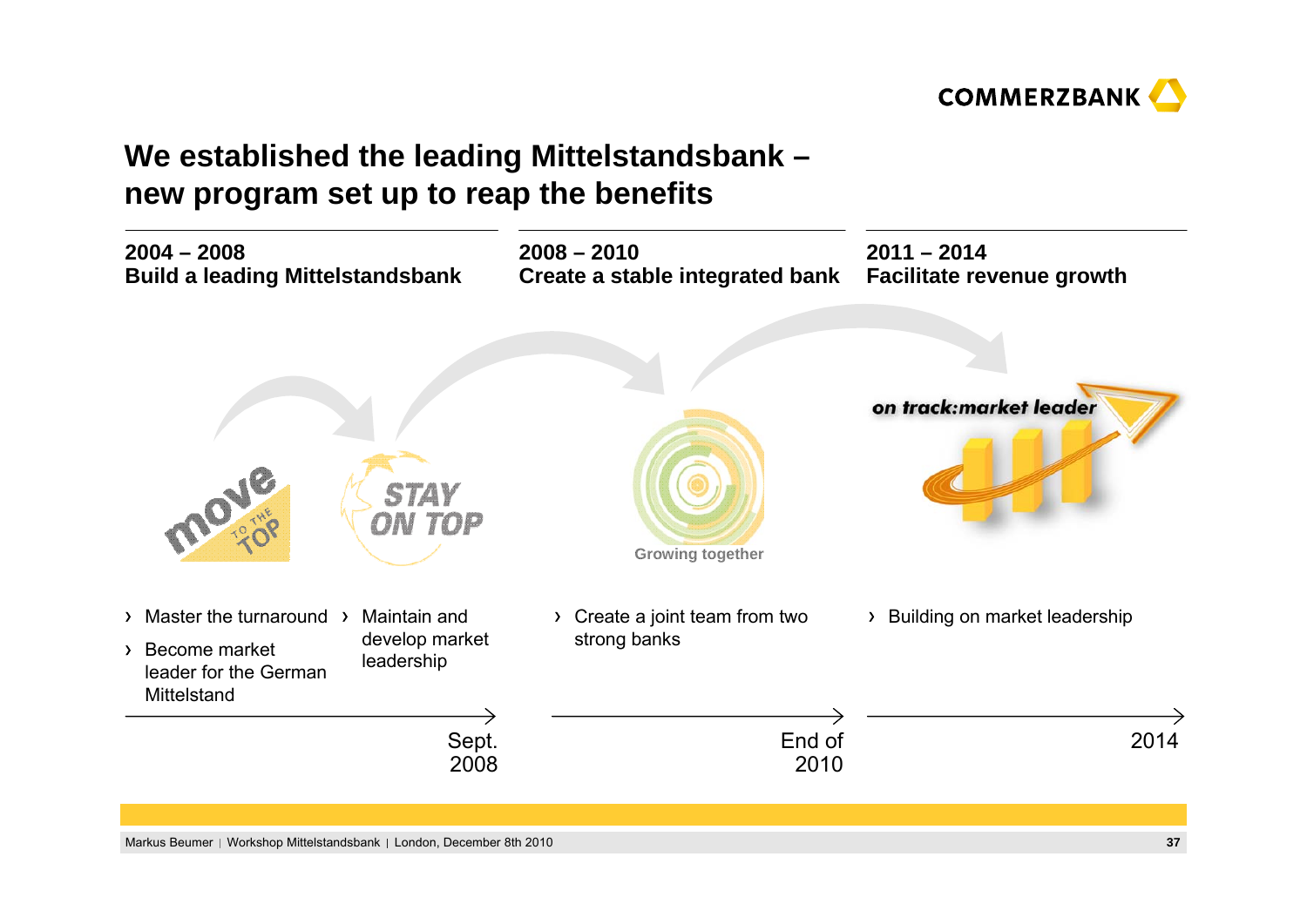

# **on track:market leader – fostering growth, efficiency and excellence**

|                            |                                            | <b>Selective initiatives</b>                                                                                                                                                                                                                           |  |  |
|----------------------------|--------------------------------------------|--------------------------------------------------------------------------------------------------------------------------------------------------------------------------------------------------------------------------------------------------------|--|--|
| G<br>R<br>O<br>W<br>н      | Leverage our<br>leading market<br>position | Identify and exploit existing market potential<br>$\sum_{i=1}^{n}$<br>Optimize segment-specific product delivery<br><b>Gain new clients</b><br>Optimize large corporate coverage model                                                                 |  |  |
|                            | Develop new<br>sources of growth           | Drive internationalization of MSB<br>$\mathcal{F}$<br>Become preferred partner for euro cash- and trade services for banks worldwide<br>Develop increased capital markets access for our mid-cap clients in light of<br>anticipated regulatory changes |  |  |
| <b>Increase efficiency</b> |                                            | Increase cost efficiency<br>Improve capital efficiency                                                                                                                                                                                                 |  |  |
| <b>Achieve excellence</b>  |                                            | Ensure homogenous quality in the sales approach<br>Gain more industry expertise in sales force<br>$\sum_{i=1}^{n}$                                                                                                                                     |  |  |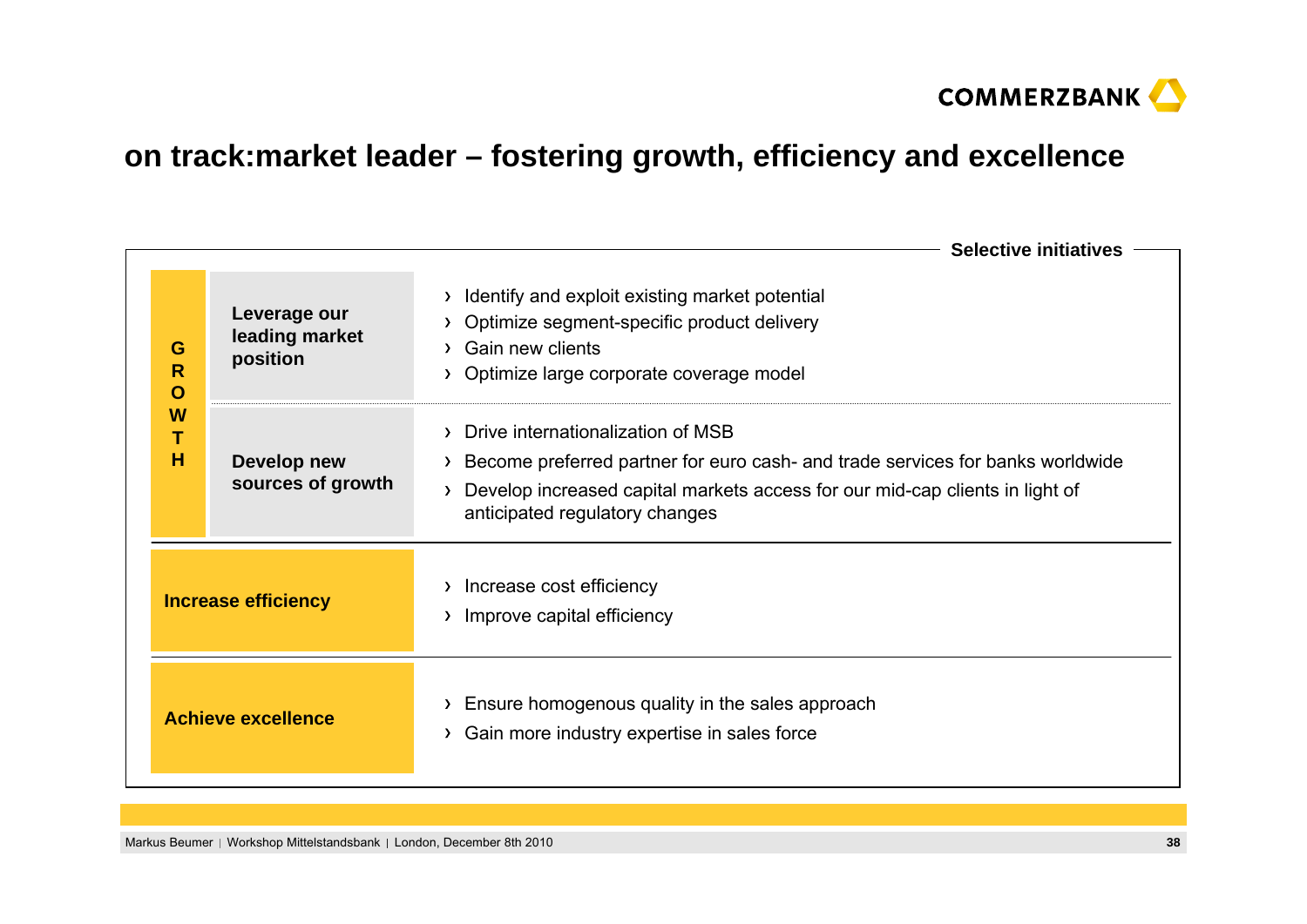

### **Revenue growth will be the main driver to achieve our 2012 targets**

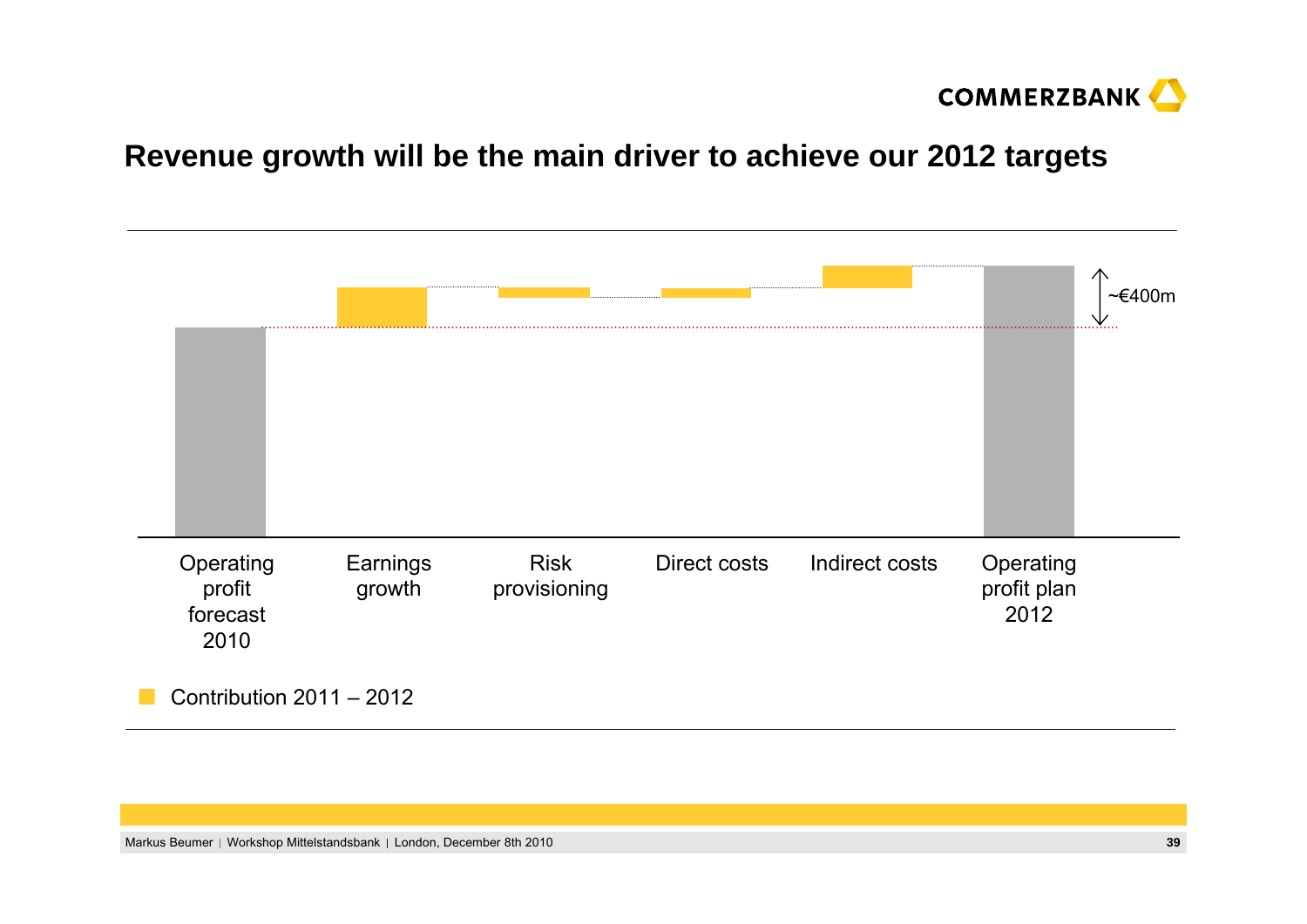

# **Program will ensure full utilisation of our potential**

### **Our main drivers of bottom line growth 2012 vs. 2010**

| <b>Interest Income</b>             | Loan volume: We expect strong demand for credit, driven in part by working<br>$\sum$<br>capital needs of German corporates<br>$\rightarrow$ Loan margins: We expect only a slight decline in credit margins from the high<br>levels we have seen in 2009 and 2010<br><b>Deposit margins:</b> Our deposit margins are expected to move upwards in the<br>≻<br>current environment of slowly rising interest rates | $\rightarrow$         |
|------------------------------------|------------------------------------------------------------------------------------------------------------------------------------------------------------------------------------------------------------------------------------------------------------------------------------------------------------------------------------------------------------------------------------------------------------------|-----------------------|
| <b>Commission</b><br><b>Income</b> | <b>Foreign trade</b> will continue to grow, helping us increase our top line especially in<br>foreign payments<br>$\rightarrow$ Continuing market volatility necessitates Corporates to hedge their balance<br>sheet exposure – we already see a strong rebound in derivatives activity                                                                                                                          | $\blacktriangleright$ |
| <b>Risk</b><br>provisioning        | Strong rebound in German economy will lead to significantly <b>lower risk charges</b><br>$\sum$<br>already in 2010, stable development expected                                                                                                                                                                                                                                                                  |                       |
| <b>Costs</b>                       | > Realization of projected synergies following integration Dresdner Bank will<br>help to keep cost base at least stable                                                                                                                                                                                                                                                                                          |                       |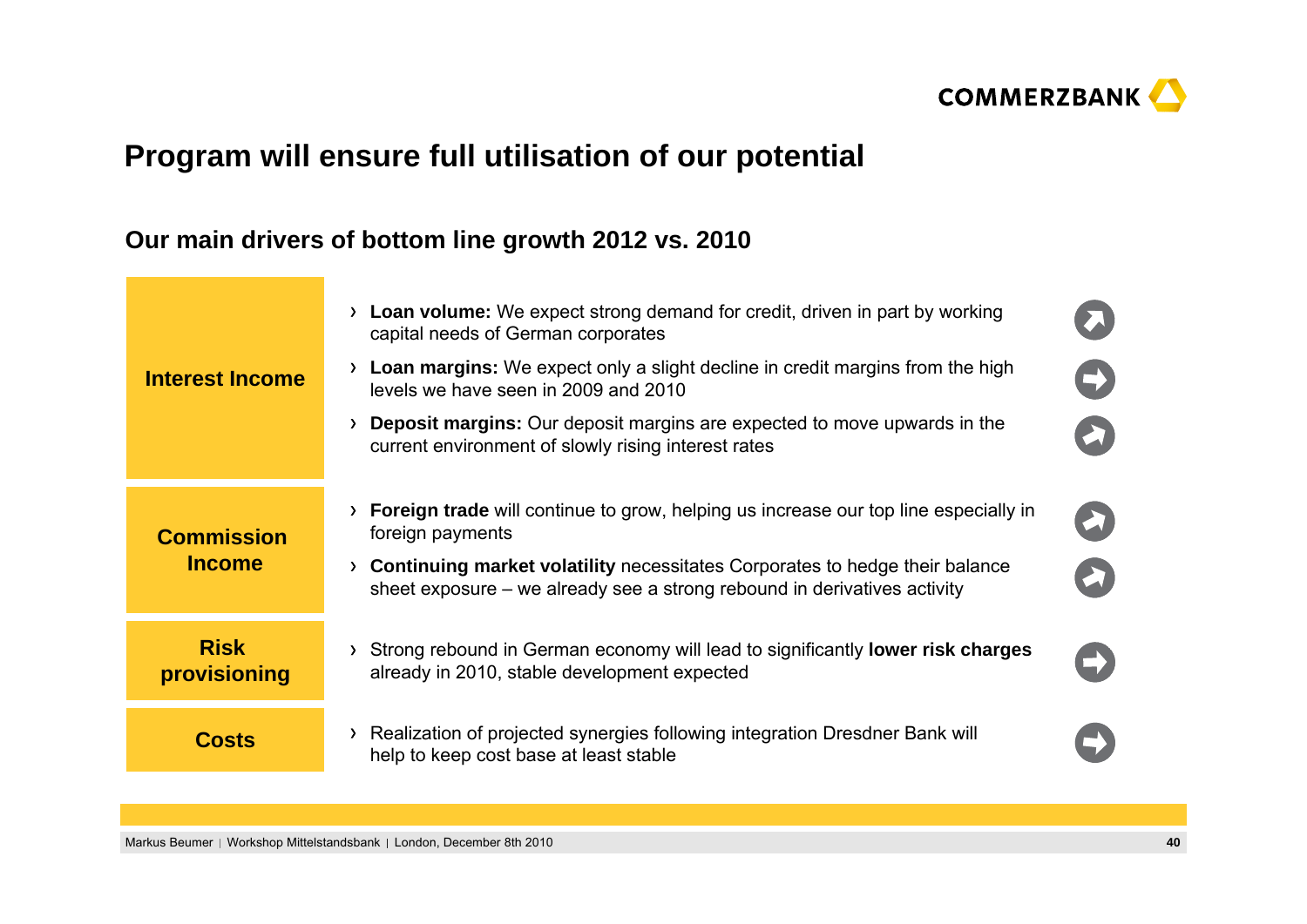

### **The road ahead: well on track to meet 2012 targets**

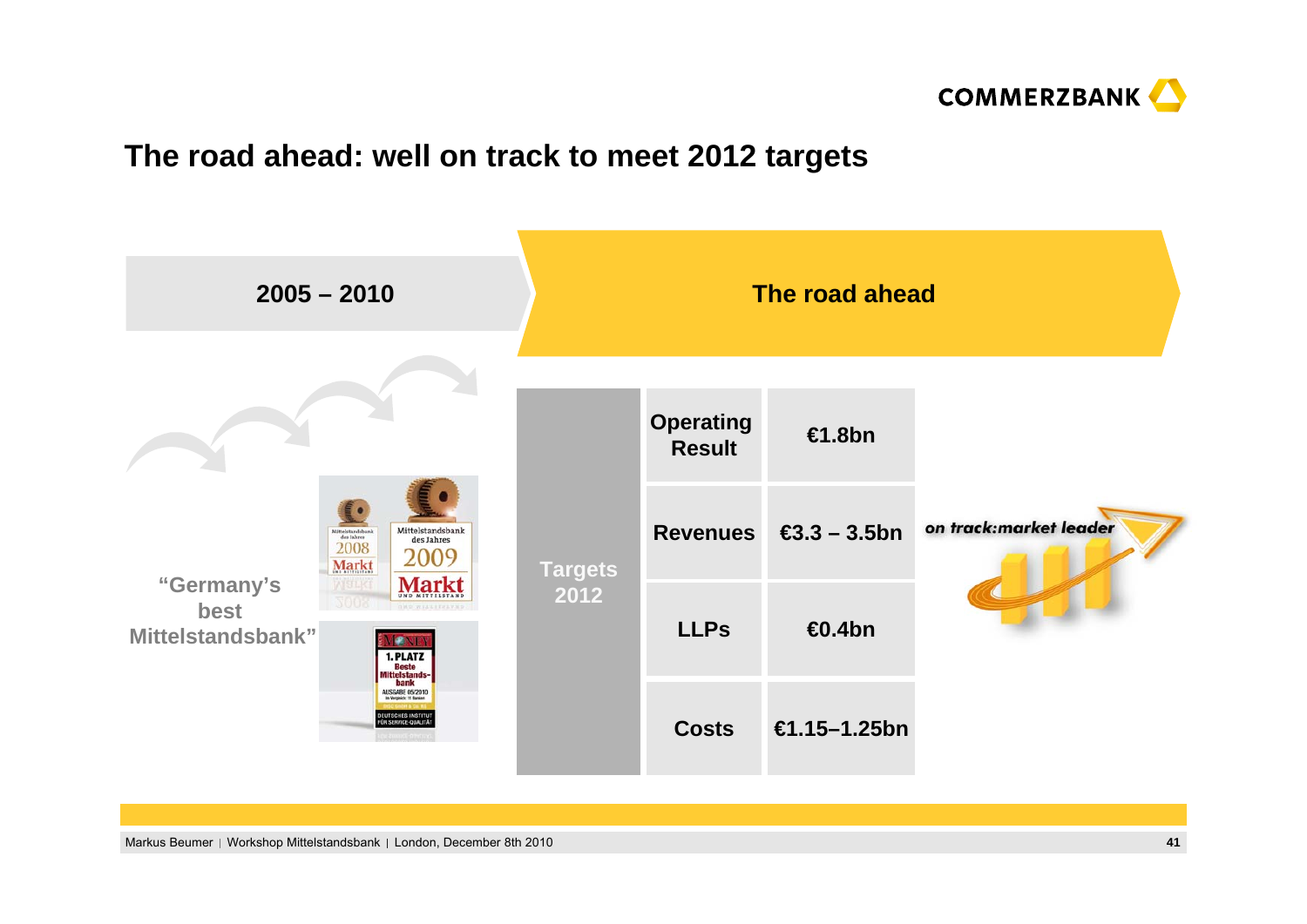

### **For more information, please contact Commerzbank´s IR team:**

| Jürgen Ackermann (Head of Investor Relations)<br>P: +49 69 136 22338<br>M: juergen.ackermann@commerzbank.com                                                                                                                                                                                                                                                                                                                                      | ir@commerzbank.com<br>www.ir.commerzbank.com                                                                                                                                                                                                                                                                      |                                                                                                                                                                                     |
|---------------------------------------------------------------------------------------------------------------------------------------------------------------------------------------------------------------------------------------------------------------------------------------------------------------------------------------------------------------------------------------------------------------------------------------------------|-------------------------------------------------------------------------------------------------------------------------------------------------------------------------------------------------------------------------------------------------------------------------------------------------------------------|-------------------------------------------------------------------------------------------------------------------------------------------------------------------------------------|
| <b>Equity IR</b>                                                                                                                                                                                                                                                                                                                                                                                                                                  | <b>Financial Reporting / Fixed Income</b>                                                                                                                                                                                                                                                                         | <b>Strategic Research</b>                                                                                                                                                           |
| Michael H. Klein (Head of Equity IR)<br>$P: +496913624522$<br>M: michael.klein@commerzbank.com<br>Sandra Büschken<br>P: +49 69 136 23617<br>M: sandra.bueschken@commerzbank.com<br>Ute Heiserer-Jäckel<br>$P: +496913641874$<br>M: ute.heiserer-jaeckel@commerzbank.com<br><b>Simone Nuxoll</b><br>P: +49 69 136 45660<br>M: simone.nuxoll@commerzbank.com<br><b>Stefan Philippi</b><br>P: +49 69 136 45231<br>M: stefan.philippi@commerzbank.com | Klaus-Dieter Schallmayer (Head of FR/FI)<br>P: +49-69 136 25154<br>M: klaus-dieter.schallmayer<br>@commerzbank.com<br>Wennemar von Bodelschwingh<br>$P: +496913643611$<br>M: wennemar.vonbodelschwingh<br>@commerzbank.com<br><b>Michael Desprez</b><br>P: +49 69 136 25136<br>M: michael.desprez@commerzbank.com | Dirk Bartsch (Head of Strategic Research)<br>$P: +496913622799$<br>M: dirk.bartsch@commerzbank.com<br><b>Ulf Plesmann</b><br>P: +49 69 136 43888<br>M: ulf.plesmann@commerzbank.com |